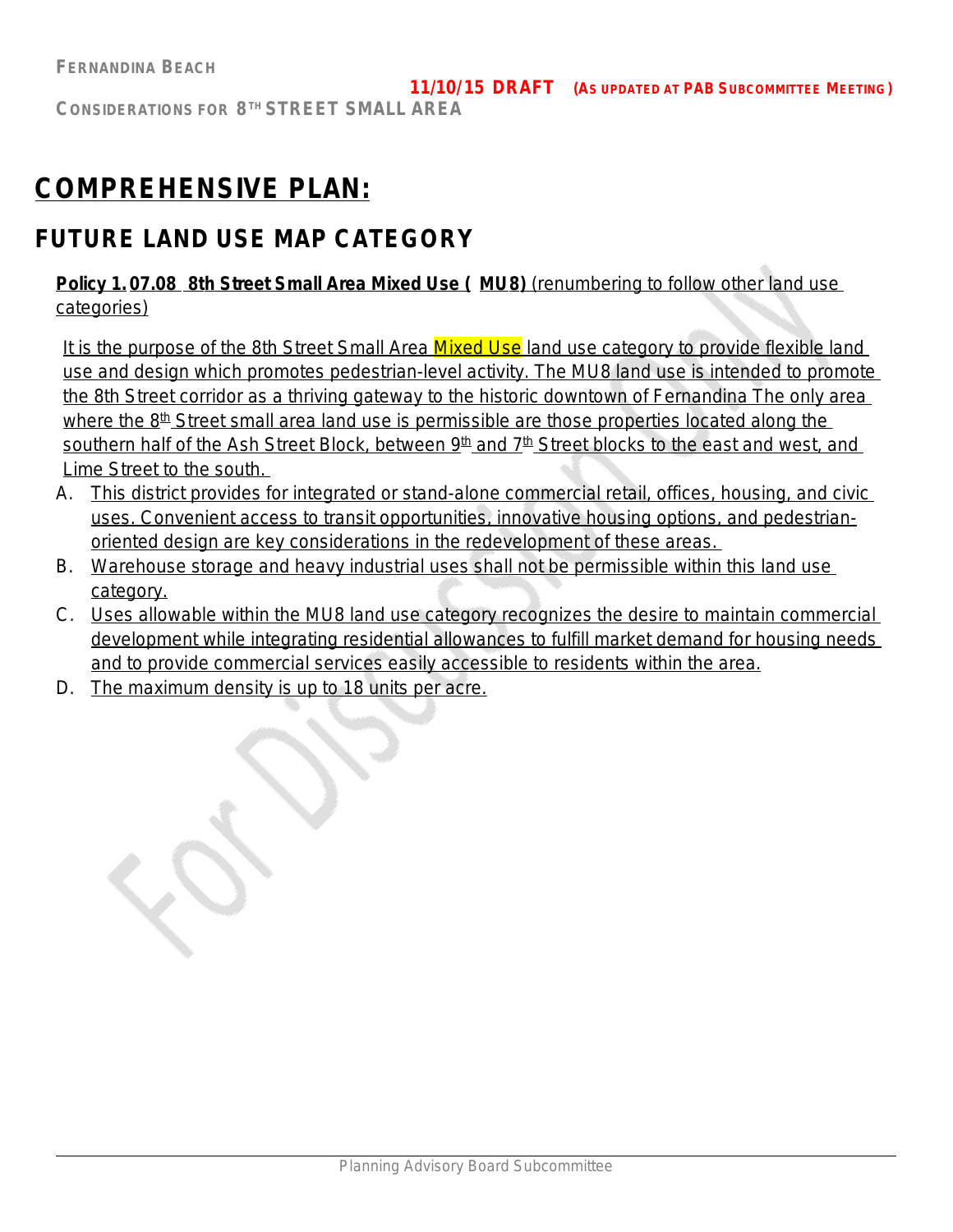## **LAND DEVELOPMENT CODE:**

## **ZONING DISTRICT**

**2.01.10 8 th Street Small Area Mixed Use (MU- 8)** *(renumbering of all zoning categories which follow)*

The MU-8 district is intended for redevelopment of the City's 8<sup>th</sup> Street commercial corridor to allow for a combination of residential, office, housing, and general commercial activities in a vibrant urban setting. The MU-8 district is intended to promote the 8<sup>th</sup> Street corridor as a thriving gateway to the historic downtown of Fernandina Beach through economical and efficient land use, an improved level of amenities, residential density through a variety of housing types, and a better compact, urban environment. Properties within the MU-8 district shall provide for a unified pedestrian and landscape area along the 8<sup>th</sup> Street frontage to serve as an extension of the downtown Fernandina Beach character and design. The allowable density in the MU-8 zoning district is a maximum of 18.0 units per acre.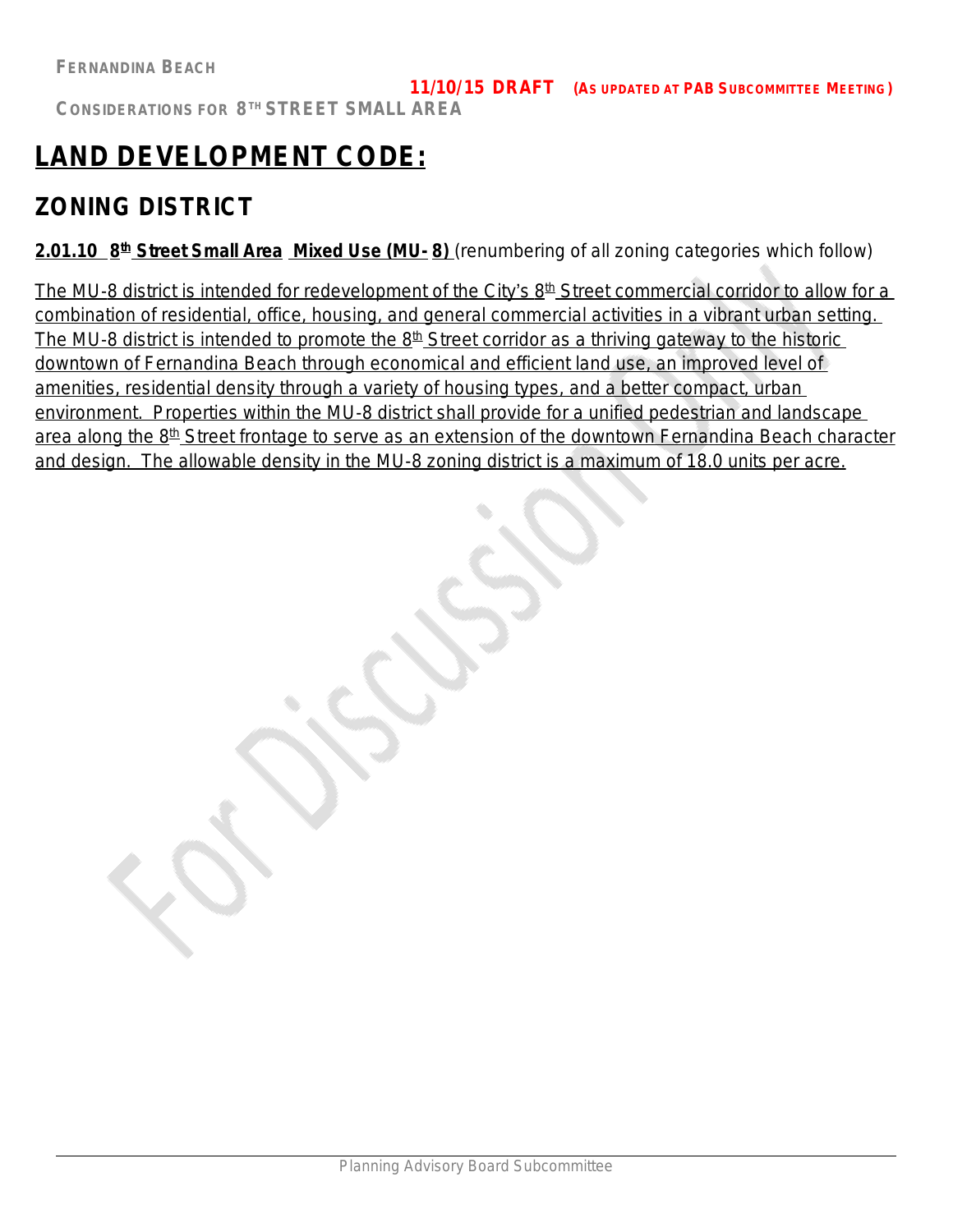### **11/10/15 DRAFT** *(AS UPDATED AT PAB SUBCOMMITTEE MEETING)*

**CONSIDERATIONS FOR 8 TH STREET SMALL AREA**

### **4.01.00 DENSITY AND HOUSING STANDARDS**

**4.01.01 Density and Housing Types**

**Table 4.01.01. Density and Housing Types in Base Zoning Districts.**

| <b>Zoning District</b> | <b>Maximum Gross Density</b><br>(dwelling units per acre) | <b>Permissible Housing Types</b>                                                                                                                                     |
|------------------------|-----------------------------------------------------------|----------------------------------------------------------------------------------------------------------------------------------------------------------------------|
| <b>RE</b>              | 1.0                                                       | Single-family detached                                                                                                                                               |
| $R1-G$                 | 4.0                                                       | Single-family detached                                                                                                                                               |
| $R-1$                  | 4.0                                                       | Single-family detached                                                                                                                                               |
| <b>RLM</b>             | 6.0                                                       |                                                                                                                                                                      |
|                        |                                                           | Single-family detached                                                                                                                                               |
| $R-2$                  | 8.0                                                       | Single-family detached<br>Duplex structures<br><b>Triplex structures</b><br><b>Townhouses</b>                                                                        |
| $R-3$                  | 10.0                                                      | Single-family detached<br>Duplex structures<br><b>Triplex structures</b><br>Townhouses<br>Multi-family structures with 4 or<br>more units                            |
| $OT-1$                 | 10.0                                                      | Single-family detached                                                                                                                                               |
| OT-2                   | 10.0                                                      | Single-family detached                                                                                                                                               |
| $MU-1$                 | 8.0                                                       | Single-family detached<br>Duplex structures<br>Triplex structures<br>Townhouses<br>Mixed Use                                                                         |
| $MU-8$                 | 18.0                                                      | Single-family detached<br><b>Duplex structures</b><br><b>Triplex structures</b><br>Townhouses<br>Multi-family Structures with 4 or more<br>units<br><b>Mixed Use</b> |
| $C-1$                  |                                                           | Prohibited                                                                                                                                                           |
| $C-2$                  |                                                           | Prohibited                                                                                                                                                           |
| $C-3$                  | 8.0                                                       | Single-family detached<br>Multi-family structures or mixed<br>use                                                                                                    |
| $1-1$                  |                                                           | Not permitted as a principal use <sup>1</sup>                                                                                                                        |
| $I-A$                  |                                                           | Not permitted as a principal use <sup>1</sup>                                                                                                                        |
| $I-W$                  |                                                           | Not permitted as a principal use <sup>1</sup>                                                                                                                        |
| $W-1$                  | 2.0                                                       | Single-family within mixed use                                                                                                                                       |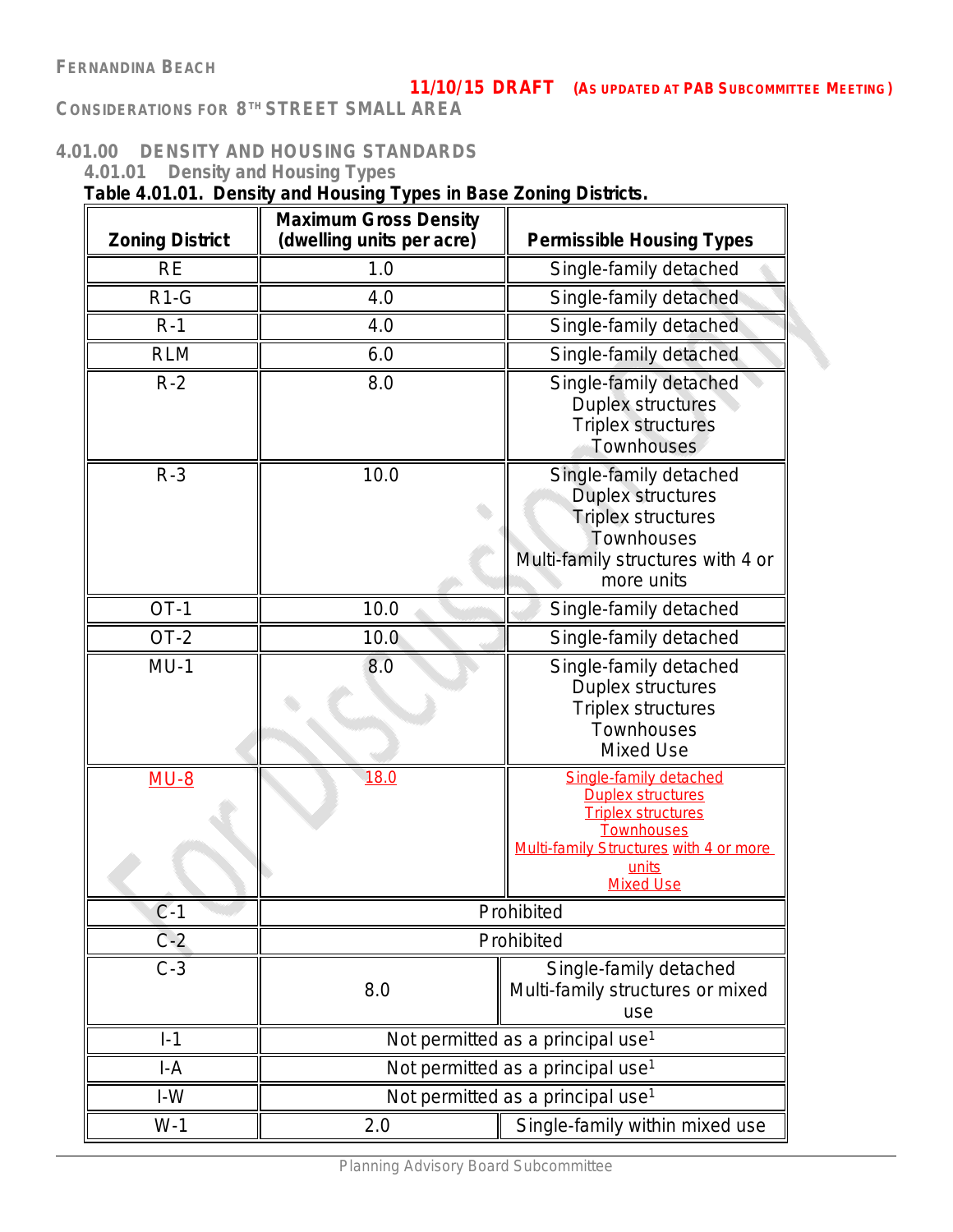### **FERNANDINA BEACH**

### **11/10/15 DRAFT** *(AS UPDATED AT PAB SUBCOMMITTEE MEETING)*

|        | with bonus potential to 4.0                   |
|--------|-----------------------------------------------|
| $PI-1$ | Not permitted as a principal use <sup>1</sup> |
| ∩∩N    | Not permitted as a principal use <sup>1</sup> |
| RFC.   | Prohibited                                    |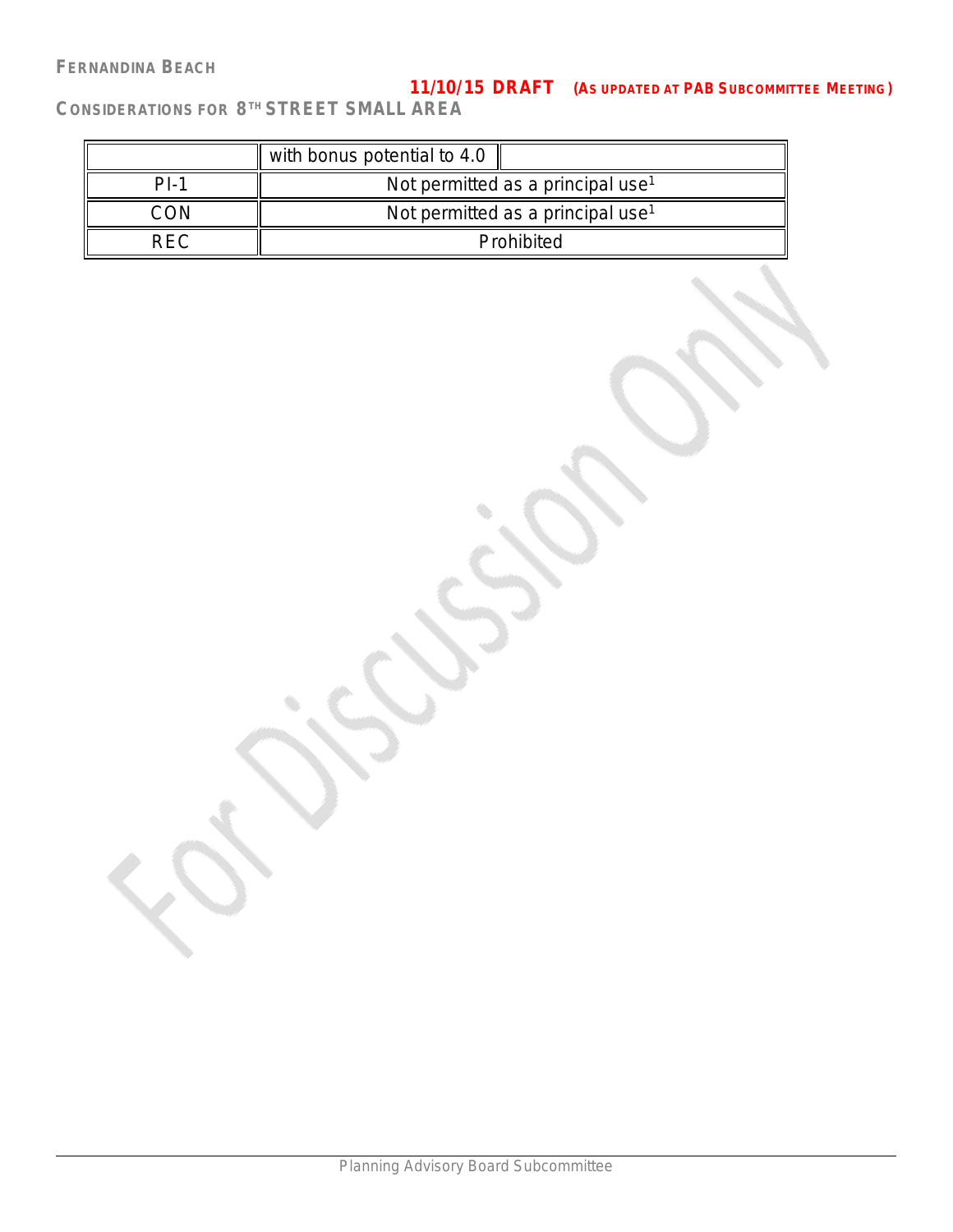|                           | rable 4.02.0 r(J). Design Standards for Edis |                                                                      |                                                                          |
|---------------------------|----------------------------------------------|----------------------------------------------------------------------|--------------------------------------------------------------------------|
| Zoning<br><b>District</b> | Minimum Lot Width<br>(f <sup>t</sup> )       | <b>Maximum Impervious</b><br><b>Surface Ratio for Lots</b><br>$(\%)$ | <b>Maximum Floor</b><br><b>Area Ratio for Lots</b><br>$(\%)$<br>(Note 1) |
| RE                        | 100                                          | 75                                                                   | 50                                                                       |
| $R1-G$                    | 75                                           | 75                                                                   | 50                                                                       |
| $R-1$                     | 50 or 75<br>Note 2                           | 75                                                                   | 50                                                                       |
| <b>RLM</b>                | 50                                           | 75                                                                   | 50                                                                       |
| $R-2$                     | $\overline{50}$<br>Note 4                    | 75                                                                   | 50                                                                       |
| $R-3$                     | 50                                           | 75                                                                   | 50                                                                       |
| $OT-1$                    | 46.5                                         | Note 7                                                               | 50                                                                       |
| $OT-2$                    | 46.5                                         | Note <sub>7</sub>                                                    | 50                                                                       |
| $MU-1$                    | 50                                           | 75                                                                   | 50                                                                       |
| $MU-8$                    | 25                                           | 75                                                                   | 200                                                                      |
| $C-1$                     | 50                                           | 75                                                                   | 50<br>Note 6                                                             |
| $C-2$                     | 50                                           | 75                                                                   | 50                                                                       |
| $C-3$                     | 25                                           | 75<br>Note 3                                                         | 200                                                                      |
| $I-1$                     | 75                                           | 75                                                                   | 50                                                                       |
| $I-A$                     | 75                                           | 75                                                                   | 50                                                                       |
| $I-W$                     | 75                                           | 75                                                                   | 75                                                                       |
| $W-1$                     | $\overline{25}$                              | $\overline{75}$                                                      | $\overline{75}$                                                          |
| $PI-1$                    | 50                                           | $\overline{75}$<br>Note 5                                            | 50                                                                       |
| <b>CON</b>                | <b>NA</b>                                    | 5                                                                    | <b>NA</b>                                                                |
| <b>REC</b>                | <b>NA</b>                                    | 75                                                                   | <b>NA</b>                                                                |

### **Table 4.02.01(J). Design Standards for Lots**

Notes: 1. For RE, R-1, R-2, R-3, OT-1, and OT-2, the FAR standard applies to any permissible commercial uses.

2. The minimum lot width for lots platted prior to the effective date of this LDC is fifty (50) feet. The minimum lot width for lots platted on or after the effective date of this LDC is seventy-five (75) feet.

3. The maximum impervious surface ratio within the "Central Business District" land use category, as depicted on the Future Land Use Map, may be 1.00 where the application is for redevelopment of a lot that is developed with 100% impervious surface. Where the application is for new development of a vacant lot, the maximum impervious surface on the lot may be 100% where stormwater facilities are available and have sufficient capacity to accept the runoff from the lot.

4. Development is permissible on lots which were platted before the effective date of this LDC and have a minimum width of twenty-five (25) feet.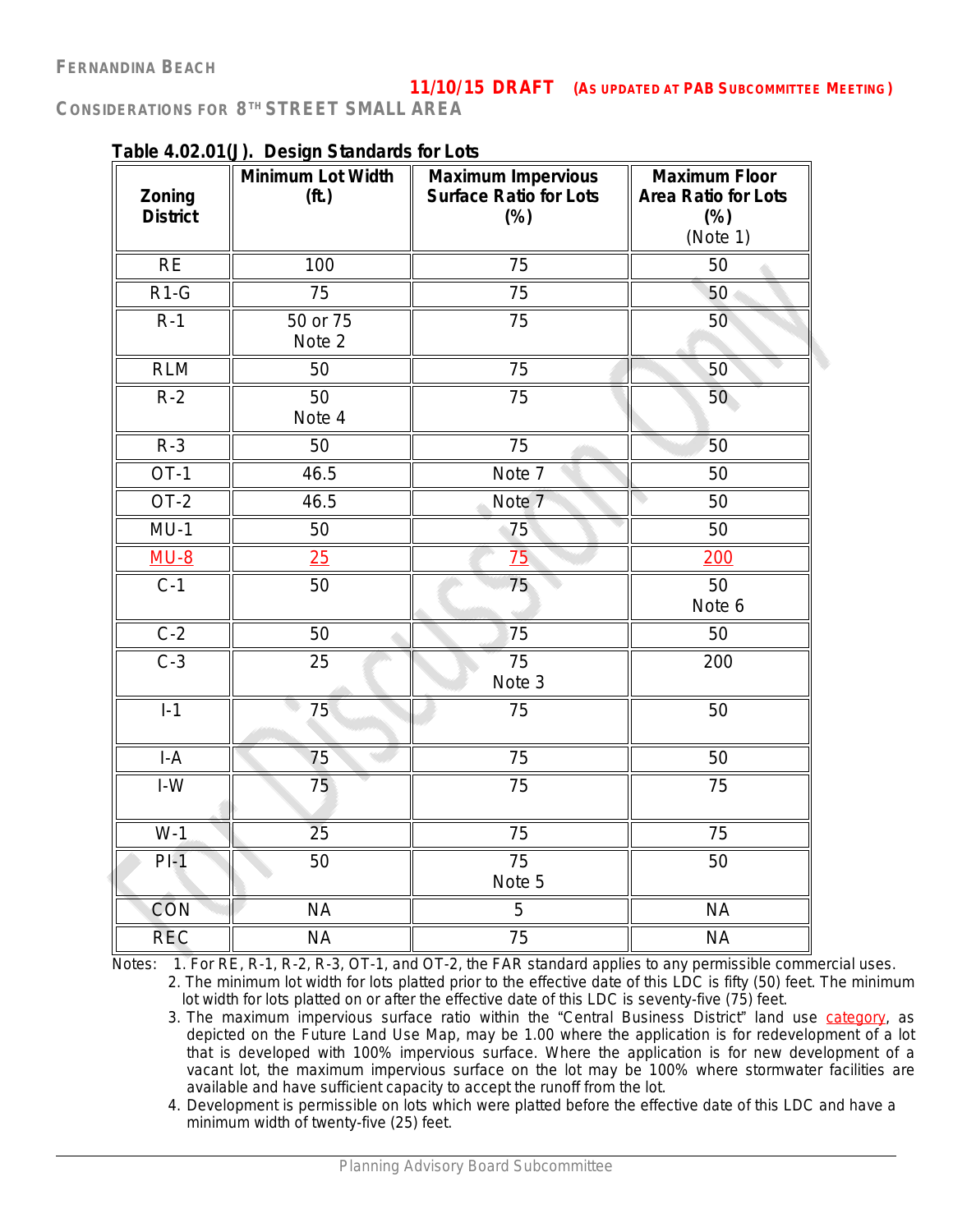- 5. Proposed development on lots within the "Recreation" land use, as depicted on the Future Land Use Map shall not exceed 0.25 impervious surface ratio.
- 6. Lots located within 800 feet of the Mean High Water Mark of the Atlantic Ocean shall be permitted a maximum FAR of 1.50, as long as the FAR for all General Commercial lots in the City, combined, does not exceed an overall FAR of 0.50.
- 7. Refer to Section 4.02.07 of this Chapter for maximum lot coverage.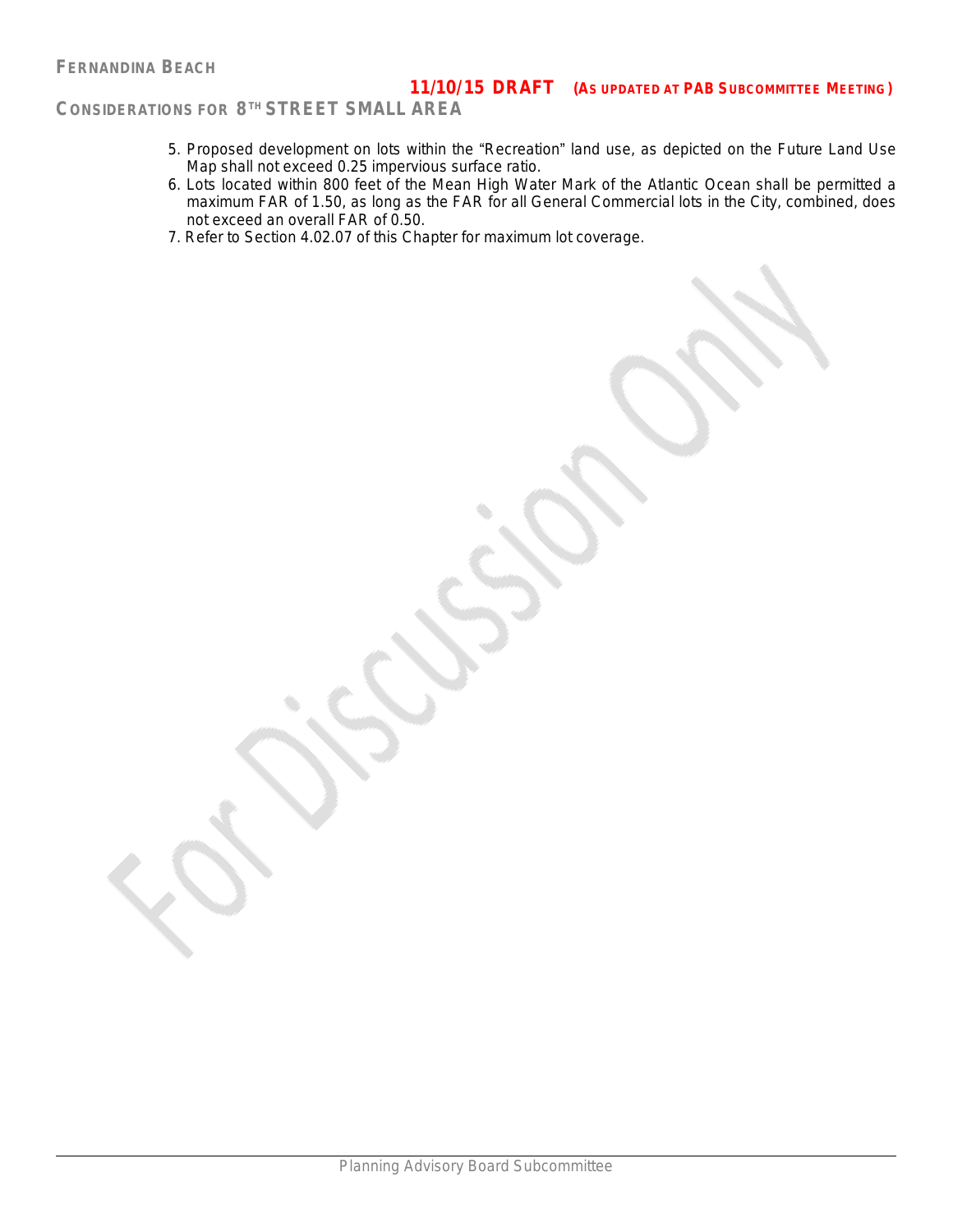| Table 4.02.03(E). Standards for Building Heights and Setbacks |  |  |  |
|---------------------------------------------------------------|--|--|--|
|---------------------------------------------------------------|--|--|--|

|                           |                                                                |                                | <b>Minimum Setback</b>                        |                                      |                                                                               |
|---------------------------|----------------------------------------------------------------|--------------------------------|-----------------------------------------------|--------------------------------------|-------------------------------------------------------------------------------|
| Zoning<br><b>District</b> | <b>Maximum</b><br><b>Building Height</b><br>(ft.) <sup>1</sup> | <b>Front</b><br>( <b>ft</b> .) | Side <sup>2</sup>                             | Rear<br>(f <sup>t</sup> )            | <b>Corner Lot</b><br>(side abutting<br>street)<br>( <b>ft</b> .) <sup>3</sup> |
| <b>RE</b>                 | 35                                                             | 25                             | 10% of lot width                              | 25                                   | 15                                                                            |
| $R1-G$                    | 35                                                             | 25                             | 10% of lot width                              | 25,50<br>feet for<br>fairway<br>lots | 15                                                                            |
| $R-1$                     | 35                                                             | 25                             | 10% of lot width                              | 25                                   | 15                                                                            |
| <b>RLM</b>                | 35                                                             | 25                             | 10% of lot width                              | 25                                   | 15                                                                            |
| $R-2$                     | 35                                                             | 25                             | 10% of lot width                              | 20                                   | 15                                                                            |
| $R-3$                     | 45                                                             | 25                             | 10% of lot width                              | 20                                   | 15                                                                            |
| $OT-1$                    | 35                                                             |                                | See specific standards in Section 8.01.01.02. |                                      |                                                                               |
| $OT-2$                    | 35                                                             |                                | See specific standards in Section 8.01.01.02. |                                      |                                                                               |
| $MU-1$                    | 35                                                             | None                           | None                                          | 10                                   | 10                                                                            |
| $MU-8$                    | 45                                                             |                                | See specific standards in Section 4.03.03     |                                      |                                                                               |
| $C-1$                     | 45                                                             | <b>None</b>                    | None <sup>4</sup>                             | 10                                   | 10                                                                            |
| $C-2$                     | 45                                                             | None                           | None                                          | None                                 | <b>None</b>                                                                   |
| $C-3$                     | 45                                                             | None                           | None                                          | None                                 | None                                                                          |
| $I-1$                     | 455                                                            | <b>None</b>                    | None                                          | None                                 | None                                                                          |
| $I-A$                     | 45                                                             | None                           | None                                          | None                                 | None                                                                          |
| $I-W$                     | 35                                                             | None                           | <b>None</b>                                   | <b>None</b>                          | None                                                                          |
| $W-1$                     |                                                                |                                | See specific standards in Section 4.03.03.    |                                      |                                                                               |
| $PI-1$                    | 45                                                             | 25                             | 10                                            | 10                                   | 10                                                                            |
| CON                       | 25                                                             | None                           | None                                          | None                                 | None                                                                          |
| <b>REC</b>                | 25                                                             | None                           | None                                          | None                                 | None                                                                          |

1. A building on any lot within 800 feet of the mean high water line of the Atlantic Ocean shall not exceed thirty-five (35) feet in height.

2. Each side yard setback shall be increased by one-half (½) foot for each one (1) foot, or fraction thereof, of building heights above twenty-five (25) feet.

3. Buildings shall not encroach into the required clear visibility triangle at intersections, as set forth in Section 7.01.08.

4. Where access is provided from an alley or public street to the rear of the principal building, no side yard setback is required. Where such access is not available, one (1) side yard shall be a minimum of ten (10) feet. Any other side yard shall have a minimum side yard setback of zero (0) feet.

5. Rayonier and Smurfit Stone are exempt from the height regulation for Mill operations.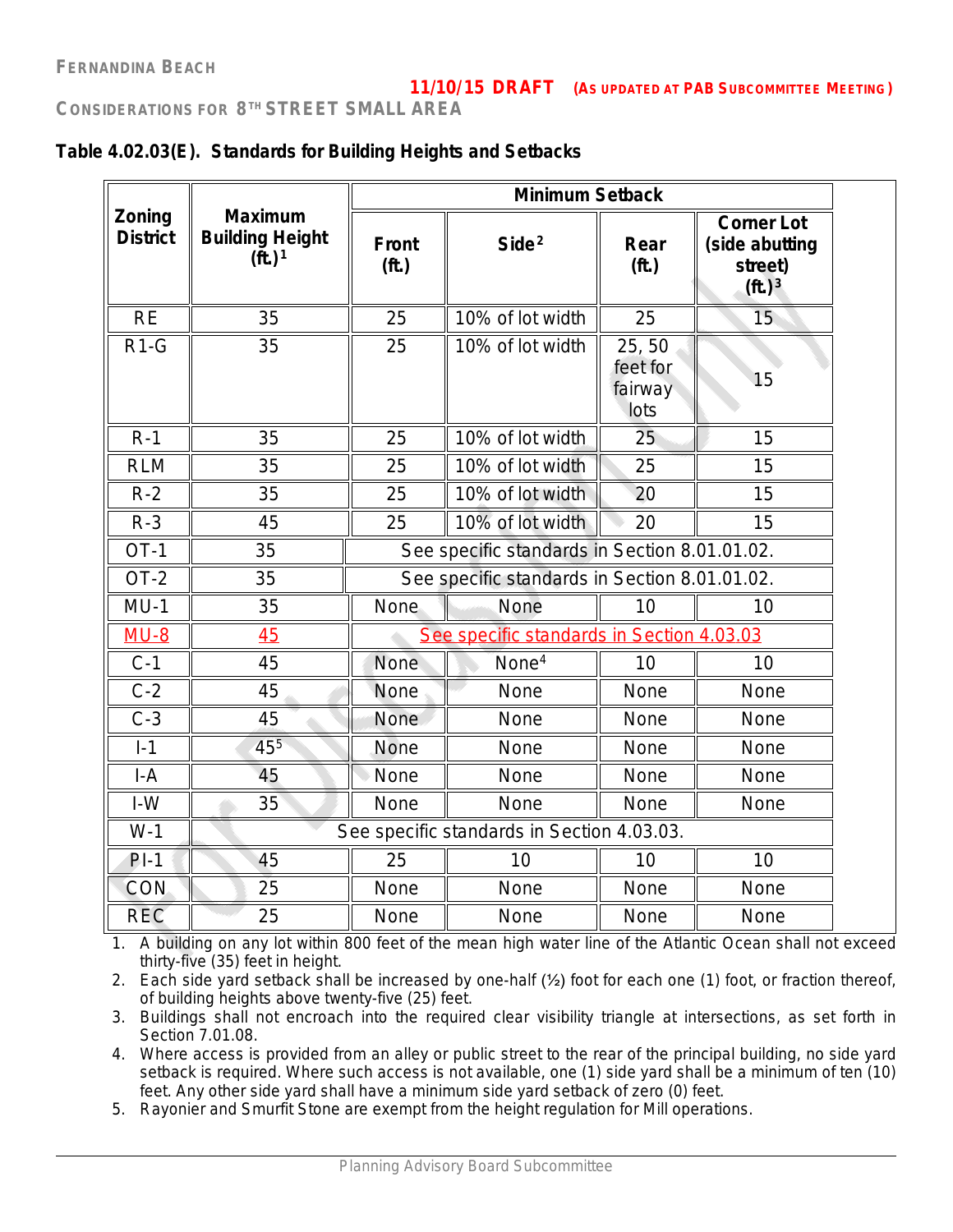### **Section 4.0 3.03\_ Standards for Development in MU-8 ( 8 th Street Small Area )**

### **8 th Street Small Area Design Standards**

General Principles. The 8<sup>th</sup> Street standards are intended to encourage flexibility and variety in development through creative site and building design. All development shall contribute to making 8<sup>th</sup> Street a distinct and memorable part of the city, unique in spaces, buildings, and street character. Development shall be oriented and designed to contribute to the street environment and shall place priority on pedestrian comfort, convenience, safety, and access. Pedestrian scale elements refer to buildings and spaces whose dimensions, properties, and components correspond to human occupation and use. Access to all development shall be sited and designed to have a positive visual impact on the street with primary pedestrian access from 8<sup>th</sup> Street. Driveways and parking shall not take priority over pedestrian areas. Variety in design elements, transparency, color, texture, signs, and materials creates a visually interesting environment and contributes to the establishment of an architectural character for the corridor. Architectural compatibility is not limited to any particular style.

The design standards for the 8<sup>th</sup> Street Small Area are as follows:

- 1. On the portion of the property fronting  $8<sup>th</sup>$  Street, there is a required six (6) foot pedestrian/landscaping access area to provide a continuous, unobstructed clear walkway. This is to be measured from the property line going back six (6) feet. Buildings or building components may encroach into this space starting at the second story, with necessary structural components on the first story as long as the 6 foot pedestrian access area is unobstructed, provided an open pedestrian/landscape space is maintained. Required bicycle parking is not permissible within this area.
- 2. The setbacks for the remaining sides of the property are zero (0) feet.
- 3. Building Orientation.
	- a. Primary entrances shall face 8<sup>th</sup> Street. At least one public entrance of each principal structure shall be oriented toward the front lot line or side lot line. Developments are encouraged to provide as many pedestrian connections to the street as feasible.
	- b. On corner lots, new buildings shall be oriented toward the streets and shall consider and complement the patter of existing adjoining development, with the primary façade(s) of the principal building facing the  $8<sup>th</sup>$  Street facing lot line. Corner locations shall be considered opportunities for distinctive architecture.
	- c. Accessory structures, if any, shall be located at the rear of the principal buildings. All detached garages or carports shall be set back from the front façade of the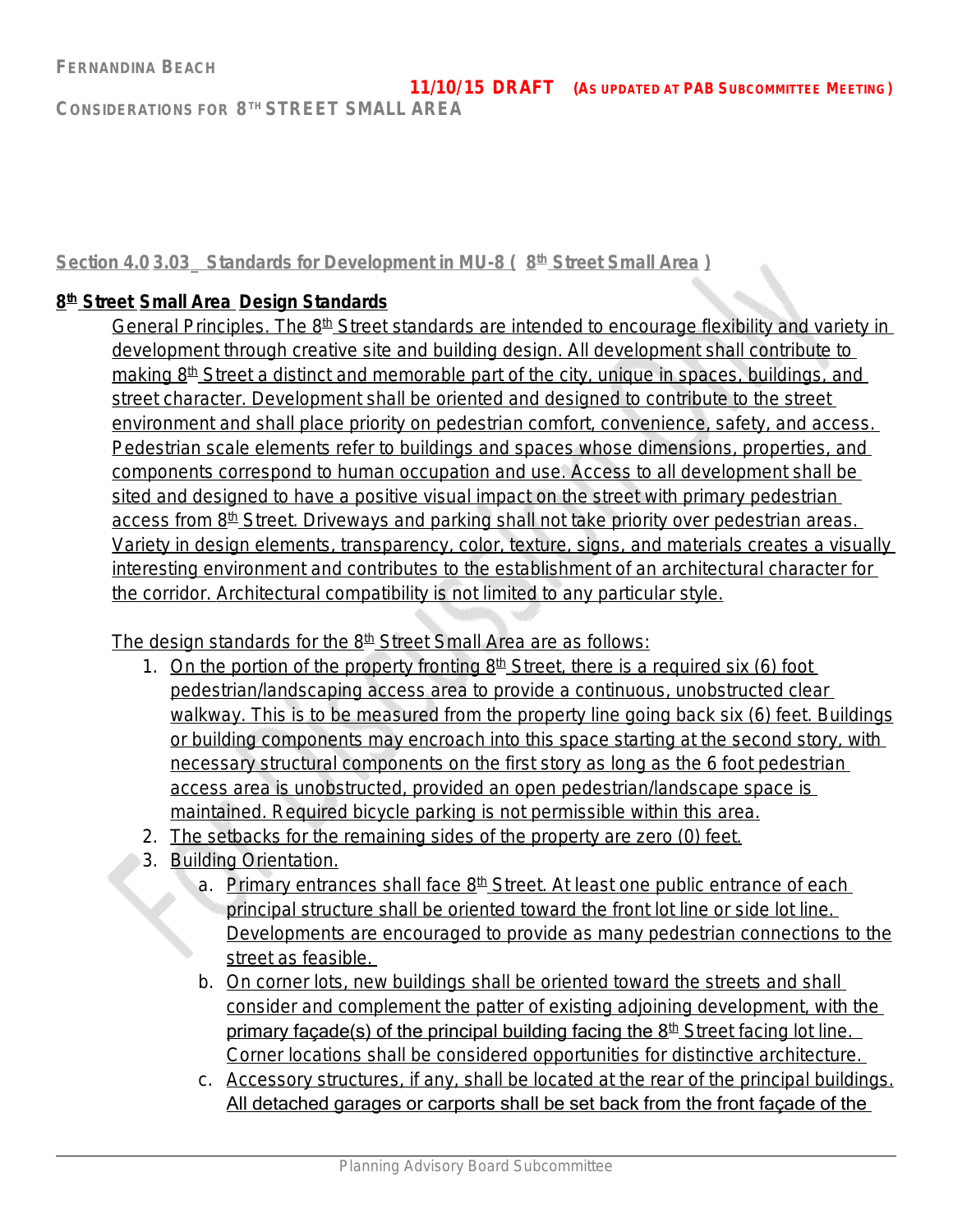principal building by at least 10 feet, openings shall not face 8<sup>th</sup> Street. Where feasible, detached garage and carport access shall be from the side streets.

- d. All outdoor mechanical equipment shall be located at the rear of the principal buildings and screened. Screening may be structural or vegetative. They shall not be visible from any street. Mechanical equipment placed on the roof shall be screened from abutting streets with parapets or other types of visual screening.
- e. Solid waste, recycling, and yard trash containers; grease containers, and loading docks shall be screened and located in parking areas or other locations remote from the sidewalk.
- 4. Site and Building Access. The City shall encourage shared access to reduce driveway  $cuts on 8<sup>th</sup> Street as redevelopment occurs and require cross access design for internal$ traffic. New driveway cuts which do not serve to reduce the overall number of cuts onto <u>8<sup>th</sup> Street shall be located on 7<sup>th</sup> ,9<sup>th</sup> Streets, east-west side streets.</u>
	- a. Whenever feasible, driveway access to a site shall be shared with adjacent properties and parking shall be located internally to the block or at the rear of the site.
	- b. Service areas associated with multi-family dwellings shall be accessed from the rear of the site, where feasible.
	- c. Building design or landscaping shall be required at a 3.5 foot tall minimum to obscure the view of vehicles from the ground level.
- 5. Building Design Standards. Individual building design shall defer to ensemble of buildings on the street rather than call undue attention to itself. New buildings shall contribute to the life of the street.
- a. Architectural articulation. A building's exterior walls shall be articulated using material, architectural elements, arrangement of openings, design of horizontal and vertical planes, and changes in height to provide substantial massing variations. Long, monotonous roof planes and uninterrupted expanses of blank wall are not allowed along street frontages. Articulated roof forms and wall opening shall be used to add visual interest and contribute to a pedestrian scale.  $\leq$ 
	- i. Where solid walls are required by building code, the wall shall be articulated and divided into distinct modules, through the use of projections and recesses (i.e. setbacks, reveals, belt courses, awnings, arcades, porches, etc.) within the building envelope or projecting from upper floors.
	- ii. Commercial buildings and buildings with ground floor commercial uses shall have a ceiling height minimum of twelve (12) feet for the ground floor.
	- b. Entryways. Doorways, windows, storefronts, and other openings in the facades of buildings shall be placed and proportioned to reflect pedestrian scale and movement and to encourage visual interest at the street level. The use of functional and decorative elements , including weather protection features (i.e. colonnades, arcades, canopies, etc.), signage, and architectural detailing, shall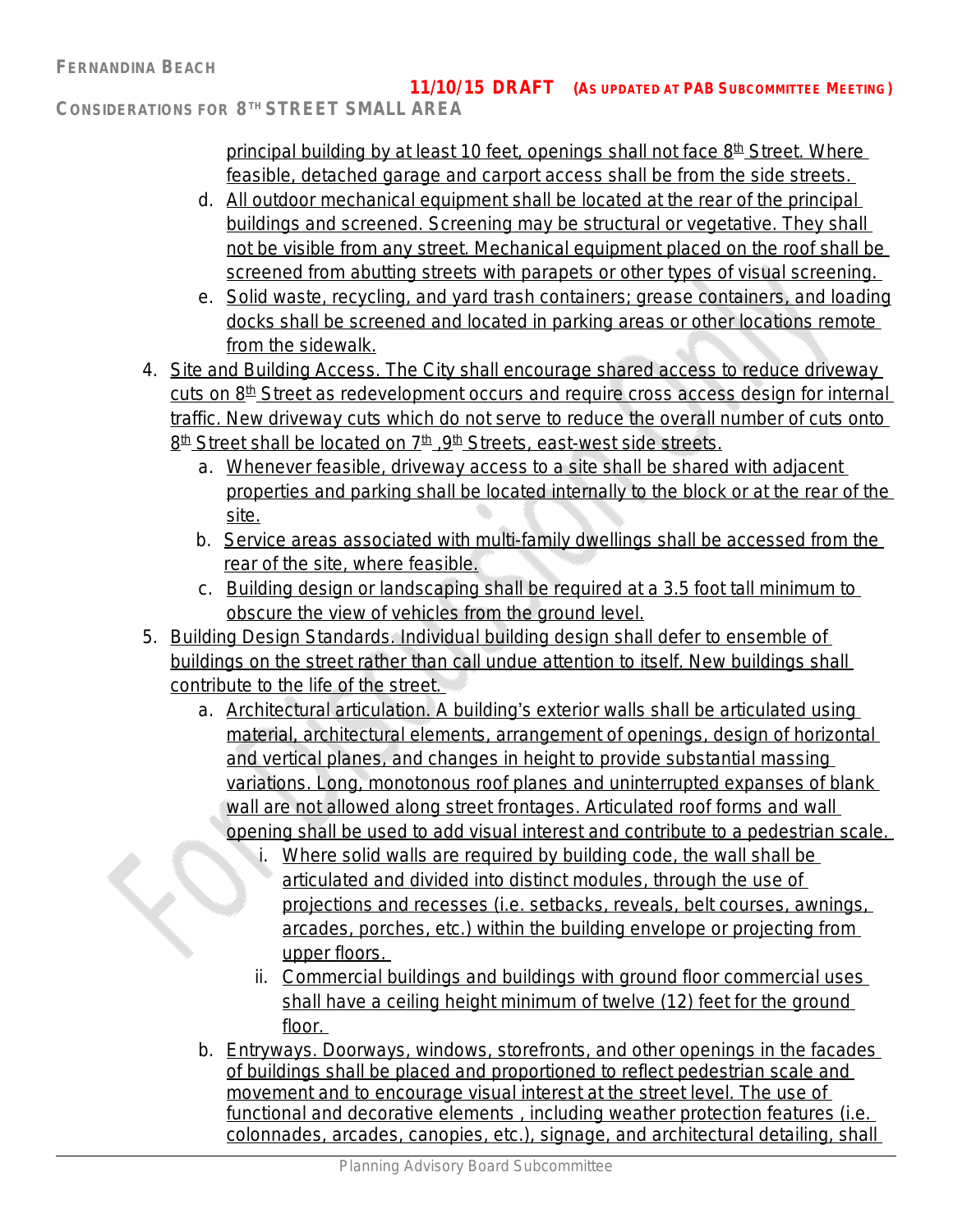**CONSIDERATIONS FOR 8 TH STREET SMALL AREA**

be used to create human scale on a buildings principal façade. Elements shall be integral to the architecture of the building, designed so as not to appear to be "tacked on" to the building façade.

- c. Internal passageways are encouraged.
- 6. Fences. Up to 8 foot tall fences are permissible
	- a. Fence Material: Black Wrought Iron or black *anodized (SP*) Aluminum
	- b. Where any portion of the fence is visible from  $8<sup>th</sup>$  Street landscape screening shall be required.
- 7. Improvement of bicycle and pedestrian paths is required in keeping with the approved streetscape plan.
- 8. Signs within the MU-8 zoning district shall follow the allowable sign standards set forth for the Historic District as contained in LDC Section 8.01.03

Landscape Requirements NEW SECTION 4.05.06 (Non-Residential **and Mixed U** se Development) A. Minimum Landscaped Area (current policy 4.05.04 (D))

At least 20% of the total gross land area of a development shall be landscaped except within the Central Business District (CBD)/ C-3 zoned and <u>the 8th Street Mixed Use (MU8)/ MU-8 zoning</u> properties where a minimum of 10% of the total gross land area shall be landscaped. Minimum landscaped areas requirements may be achieved through use of planters and roof top gardens or plantings within stormwater improvements in all zoning districts.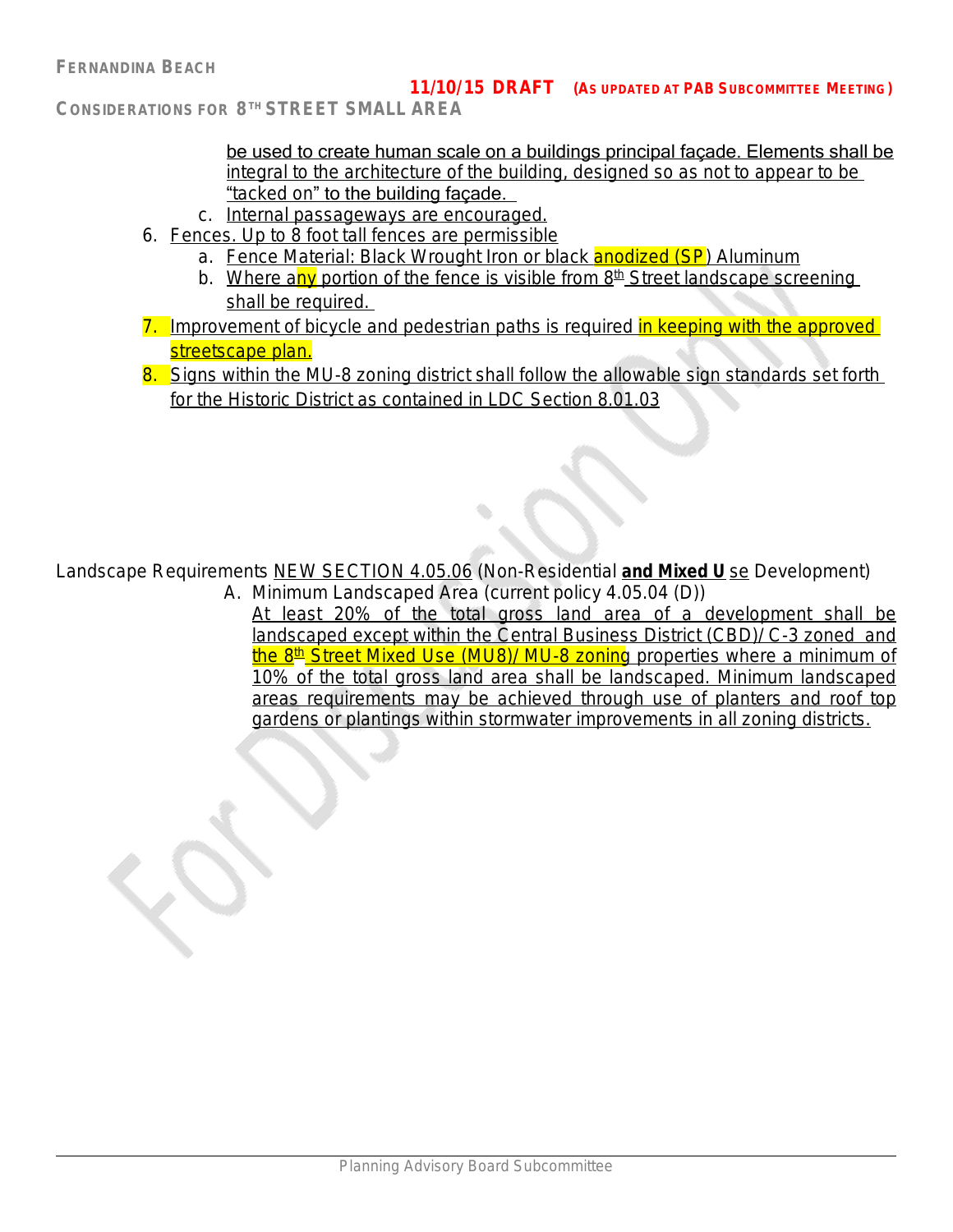**SAR** 

### **CONSIDERATIONS FOR 8 TH STREET SMALL AREA**

### **2.03.02 Table of Land Uses**

### **Table 2.03.02. Table of Land Uses**

| P - Permissible<br>S - Permissible Subject to<br><b>Supplemental Standards</b> | R-E          | <b>R1-G</b> | $R-1$ | <b>RLM</b> | $R-2$ | $R-3$ | <b>OT-1</b> | $OT-2$ | $MU-1$      | <b>MU-8</b>             | $C-1$ | ر<br>د | C.3 | $\overline{L}$ | $\overline{A}$          | $\geq$ | $W-1$        | $P_{-}$      | CON | <b>REC</b> |
|--------------------------------------------------------------------------------|--------------|-------------|-------|------------|-------|-------|-------------|--------|-------------|-------------------------|-------|--------|-----|----------------|-------------------------|--------|--------------|--------------|-----|------------|
| <b>Blank-Prohibited</b>                                                        |              |             |       |            |       |       |             |        |             |                         |       |        |     |                |                         |        |              |              |     |            |
| <b>Land Uses:</b>                                                              |              |             |       |            |       |       |             |        |             |                         |       |        |     |                |                         |        |              |              |     |            |
| <b>Adult Entertainment</b>                                                     |              |             |       |            |       |       |             |        |             |                         |       |        |     | S              |                         |        |              |              |     |            |
| Airports and Heliports                                                         |              |             |       |            |       |       |             |        |             |                         |       |        |     | $\mathsf{P}$   | P                       |        |              |              |     |            |
| Animal Hospital or Veterinary Clinic                                           |              |             |       |            |       |       |             |        |             | $\overline{\mathsf{P}}$ |       | P      |     | $\mathsf{P}$   | $\mathsf{P}$            |        |              |              |     |            |
| Asphalt or Concrete Plant                                                      |              |             |       |            |       |       |             |        |             |                         |       |        |     | $\overline{S}$ | $\overline{\mathsf{S}}$ |        |              |              |     |            |
| Automobile Sales, New and Used                                                 |              |             |       |            |       |       |             |        |             | $\overline{\mathsf{S}}$ |       | P      |     | $\mathsf{p}$   | P                       |        |              |              |     |            |
| Automobile Repair, Garage, Body                                                |              |             |       |            |       |       |             |        |             | $\overline{\mathsf{S}}$ |       | P      |     | P              | P                       |        |              |              |     |            |
| Shop                                                                           |              |             |       |            |       |       |             |        |             |                         |       |        |     |                |                         |        |              |              |     |            |
| Automotive Rental Agencies                                                     |              |             |       |            |       |       |             |        |             | $\overline{\mathsf{P}}$ |       | P      |     | $\mathsf{P}$   | P                       | P      | $\mathsf{P}$ |              |     |            |
| <b>Bakery Plant</b>                                                            |              |             |       |            |       |       |             |        |             | $\overline{\mathsf{S}}$ |       |        |     | $\mathsf{P}$   | P                       |        |              |              |     |            |
| Bed and Breakfast Inns                                                         |              |             |       |            |       | S     |             | S      | $\mathsf S$ | $\overline{\mathsf{S}}$ |       |        | S   |                |                         |        |              |              |     |            |
| <b>Book and Stationery Stores</b>                                              |              |             |       |            |       |       |             | P      | P           | P                       | P     | P      | P   | $\mathsf{P}$   | $\mathsf{P}$            |        | $\mathsf{P}$ |              |     |            |
| <b>Bottling Plants</b>                                                         |              |             |       |            |       |       |             |        |             |                         |       |        |     | $\mathsf{P}$   | P                       |        |              |              |     |            |
| <b>Bulk Storage Yards</b>                                                      |              |             |       |            |       |       |             |        |             |                         |       |        |     | $\mathsf{P}$   | P                       | P      |              |              |     |            |
| <b>Bus Terminals and Taxi Stations</b>                                         |              |             |       |            |       |       |             |        |             |                         |       | P      |     | $\mathsf{P}$   | $\mathsf{P}$            |        |              |              |     |            |
| Business Colleges; Commercial,                                                 |              |             |       |            |       |       |             |        |             |                         |       | P      | P   | P              | P                       |        |              | $\mathsf{P}$ |     |            |
| Trade, Vocational, and Arts Schools                                            |              |             |       |            |       |       |             |        |             | $\overline{P}$          |       |        |     |                |                         |        |              |              |     |            |
| Business Services such as Copying,<br>Mailing, or Printing                     |              |             |       |            |       |       |             |        |             | $\overline{\mathbf{P}}$ | S     | P      | S   | P              | P                       |        |              |              |     |            |
| Cemeteries                                                                     | $\mathsf{S}$ | S           | S     | S          | S     | S     | S           | S      | S           |                         |       |        |     |                |                         |        |              | $\mathsf{P}$ |     |            |
| Clubs, Public or Private; Community<br>and Recreation Centers                  |              |             | S     | S          | S     | S     |             |        | S           | $\overline{\mathsf{P}}$ | P     | P      | P   | P              | P                       |        | $\mathsf{P}$ | $\mathsf{P}$ |     |            |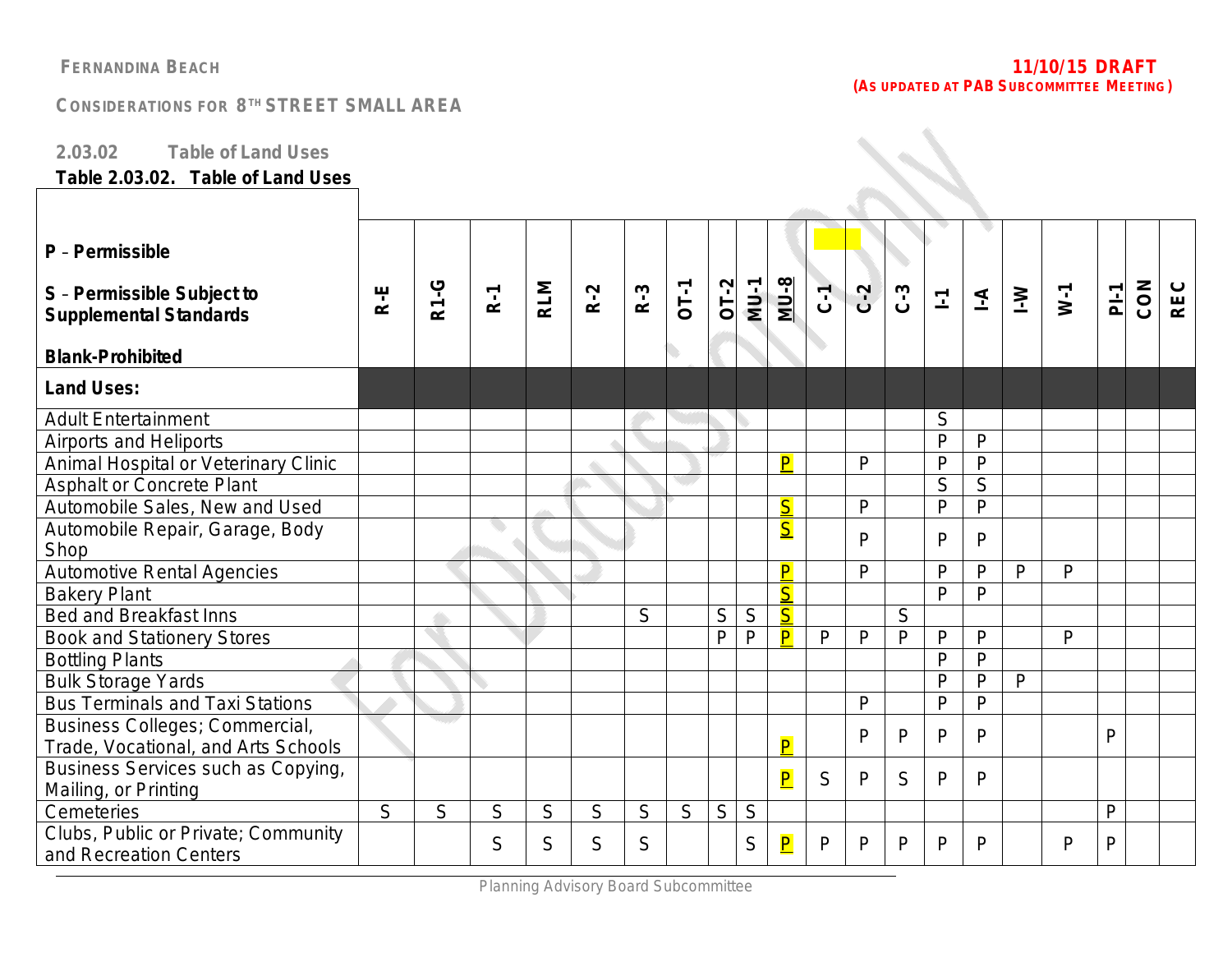| P - Permissible                                                                   |              |              |       |                |       |              |        |             |              |                         |                |              |                |                |                |                |                |                |     |              |
|-----------------------------------------------------------------------------------|--------------|--------------|-------|----------------|-------|--------------|--------|-------------|--------------|-------------------------|----------------|--------------|----------------|----------------|----------------|----------------|----------------|----------------|-----|--------------|
| S - Permissible Subject to<br><b>Supplemental Standards</b>                       | R-E          | <b>R1-G</b>  | $R-1$ | <b>RLM</b>     | $R-2$ | $R-3$        | $0T-1$ | $OT-2$      | $MU-1$       | <b>MU-8</b>             | $\overline{C}$ | $C-2$        | $C-3$          | $\overline{1}$ | $\overline{A}$ | $\geq$         | $W-1$          | $\overline{P}$ | CON | <b>REC</b>   |
| <b>Blank-Prohibited</b>                                                           |              |              |       |                |       |              |        |             |              |                         |                |              |                |                |                |                |                |                |     |              |
| <b>Commercial Fishing Facilities</b>                                              |              |              |       |                |       |              |        |             |              |                         |                |              |                |                |                | P              | $\mathsf{P}$   |                |     |              |
| Construction, Sales, and/or                                                       |              |              |       |                |       |              |        |             |              |                         |                |              |                |                |                |                |                |                |     |              |
| Maintenance of Boats and Ships;                                                   |              |              |       |                |       |              |        |             |              |                         |                |              |                | P              | P              | P              | $\mathsf{P}$   |                |     |              |
| Marine Supply                                                                     |              |              |       |                |       |              |        |             |              |                         |                |              |                |                |                |                |                |                |     |              |
| Craft Distillery, Small Scale Brewery                                             |              |              |       |                |       |              |        |             | S            |                         | S              | S            | S              | P              | P              | P              |                |                |     |              |
| or Winery                                                                         |              |              |       |                |       |              |        |             |              | $\overline{P}$          |                |              |                |                |                |                |                |                |     |              |
| Day Care Center                                                                   |              |              |       |                |       |              |        |             | S            | $\overline{\mathsf{P}}$ | $\mathsf S$    | $\mathsf{P}$ | P              |                |                |                |                | $\mathsf{P}$   |     |              |
| Distribution, Packing, and Shipping                                               |              |              |       |                |       |              |        |             |              |                         |                |              |                | $\mathsf{P}$   | P              | P              | $\mathsf{P}$   |                |     |              |
| Dog Dining - Outdoors Only                                                        |              |              |       |                |       |              |        | $\mathsf S$ | $\mathsf S$  | $\overline{\mathsf{S}}$ | S              | S            | $\mathsf S$    | $\overline{S}$ | $\overline{S}$ | $\overline{S}$ | S              |                |     |              |
| Drug Store or Pharmacy                                                            |              |              |       |                |       |              |        |             | P            | $\overline{\mathsf{P}}$ | $\mathsf{P}$   | $\mathsf{P}$ | $\overline{S}$ | $\mathsf{P}$   | $\overline{P}$ |                | $\overline{P}$ |                |     |              |
| Essential Public Services, such as<br><b>Transmission Lines and Lift Stations</b> | $\mathsf{P}$ | $\mathsf{P}$ | P     | $\overline{P}$ | P     | $\mathsf{P}$ | P      | P           | $\mathsf{P}$ | $\overline{\mathsf{P}}$ | $\mathsf{P}$   | $\mathsf{P}$ | $\mathsf{P}$   | $\mathsf{P}$   | $\mathsf{P}$   | P              |                | $\mathsf{P}$   | P   | $\mathsf{P}$ |
| Financial Institutions, Banks, and<br><b>Credit Unions</b>                        |              |              |       |                |       |              |        | P           | $\mathsf{P}$ | $\overline{\mathsf{P}}$ |                | P            | P              | $\mathsf{P}$   | P              |                |                |                |     |              |
| Freight and Moving Establishments                                                 |              |              |       |                |       |              |        |             |              |                         |                |              |                | $\mathsf{P}$   | P              |                |                |                |     |              |
| <b>Funeral Home and Mortuary</b>                                                  |              |              |       |                |       |              |        |             | $\mathsf{P}$ |                         |                | P            |                | $\mathsf{P}$   | P              |                |                |                |     |              |
| Gasoline Station, with or without a                                               |              |              |       |                |       |              |        |             |              |                         | P              | P            |                | $\mathsf{P}$   | P              | P              |                |                |     |              |
| <b>Convenience Store</b>                                                          |              |              |       |                |       |              |        |             |              | $\overline{\mathsf{S}}$ |                |              |                |                |                |                |                |                |     |              |
| <b>Golf Course</b>                                                                |              | P            |       |                |       |              |        |             |              |                         |                |              |                | $\mathsf{P}$   | P              |                |                | $\mathsf{P}$   |     | $\mathsf{P}$ |
| <b>Grocery Store</b>                                                              |              |              |       |                |       |              |        | P           | $\mathsf{P}$ | $\overline{\mathsf{P}}$ |                | P            | $\mathsf{P}$   | $\mathsf{P}$   | P              |                | $\mathsf{P}$   |                |     |              |
| <b>Group Homes</b>                                                                | S            | S            | S     | S              | S     | S            |        |             | S            | $\overline{\mathsf{S}}$ |                |              | $\mathsf{S}$   |                |                |                |                |                |     |              |
| Government and Civic Buildings,                                                   |              |              |       |                |       |              |        |             | P            |                         |                |              | P              |                |                |                |                | P              |     |              |
| including Library and Museum                                                      |              |              |       |                |       |              |        |             |              | $\overline{\mathsf{P}}$ |                |              |                |                |                |                |                |                |     |              |
| <b>Health Clubs and Gyms</b>                                                      |              |              |       |                |       |              |        |             |              | $\overline{\mathsf{P}}$ |                | P            | P              | P              | P              |                |                |                |     |              |
| Hospital                                                                          |              |              |       |                |       |              |        |             |              |                         |                |              |                |                |                |                |                | S              |     |              |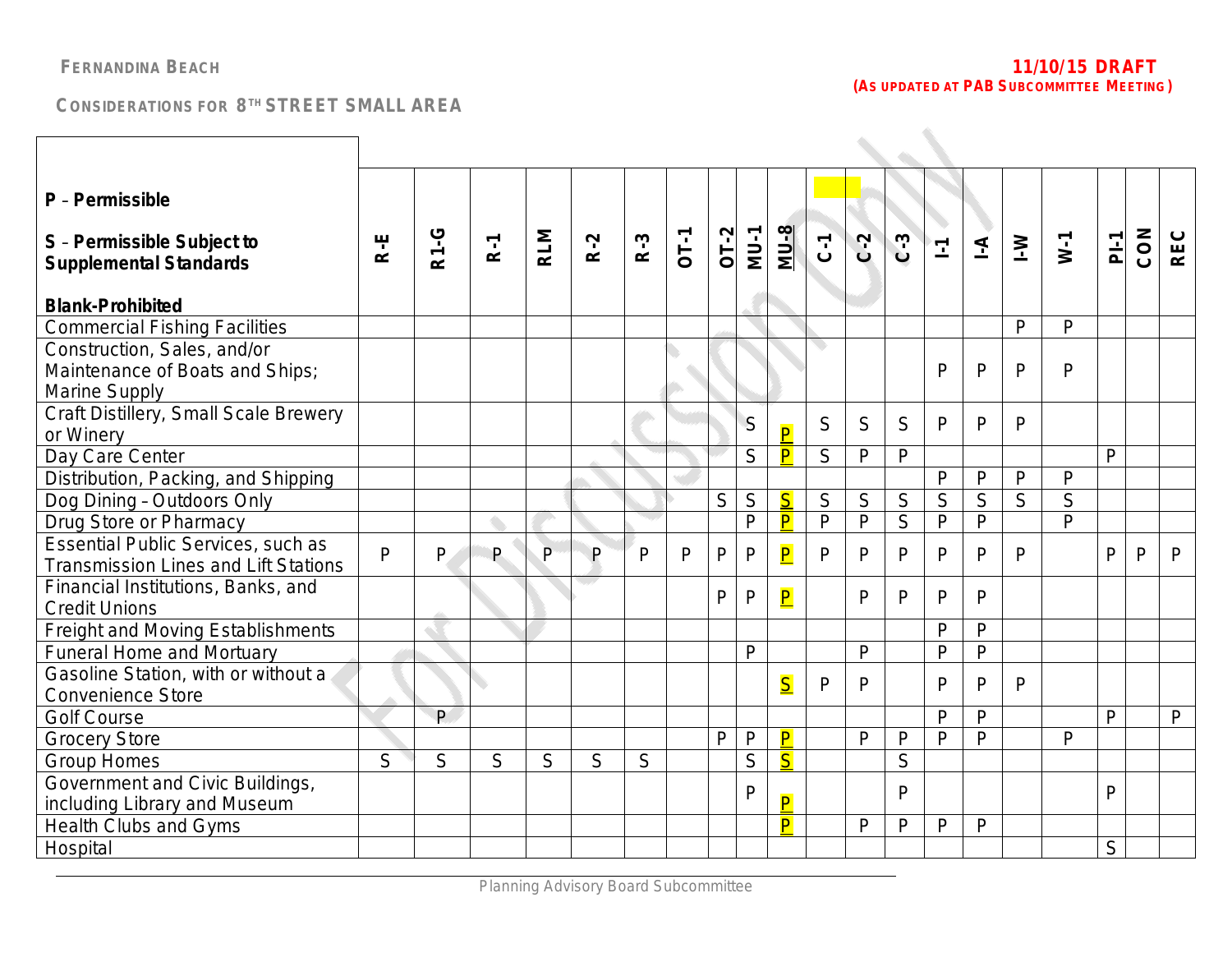| P - Permissible                                                            |     |             |       |            |       |       |             |        |              |                         |                |              |              |              |                         |              |              |                |     |              |
|----------------------------------------------------------------------------|-----|-------------|-------|------------|-------|-------|-------------|--------|--------------|-------------------------|----------------|--------------|--------------|--------------|-------------------------|--------------|--------------|----------------|-----|--------------|
| S - Permissible Subject to<br><b>Supplemental Standards</b>                | R-E | <b>R1-G</b> | $R-1$ | <b>RLM</b> | $R-2$ | $R-3$ | <b>DT-1</b> | $OT-2$ | $MU-1$       | <b>MU-8</b>             | $\overline{C}$ | $C-2$        | $C-3$        | $\mathbb{L}$ | $\overline{A}$          | $\geq$       | $W-1$        | $\overline{P}$ | CON | <b>REC</b>   |
| <b>Blank-Prohibited</b>                                                    |     |             |       |            |       |       |             |        |              |                         |                |              |              |              |                         |              |              |                |     |              |
| Junk and Salvage Yards                                                     |     |             |       |            |       |       |             |        |              |                         |                |              |              |              |                         |              |              |                |     |              |
| Laundry and Dry Cleaning, On-Site,<br>including Self-Service Laundry       |     |             |       |            |       |       |             |        |              | P                       | O              | P            |              | $\mathsf{P}$ | P                       |              |              |                |     |              |
| Laundry and Dry Cleaning, Pick-Up<br>Only <b>Note 5</b>                    |     |             |       |            |       |       |             | P      | P            | $\overline{\mathsf{P}}$ | $\mathsf{p}$   | $\mathsf{P}$ |              |              |                         |              |              |                |     |              |
| Light Indoor Manufacturing Uses,<br>including Packaging and Fabricating    |     |             |       |            |       |       |             |        |              |                         |                |              |              | P            | P                       |              |              |                |     |              |
| Liquor Store, Lounge, and Bar<br>(without drive-through window)<br>*Note 5 |     |             |       |            |       |       |             |        | S            | $\overline{\mathsf{P}}$ | S              | P            | S            | $\mathsf{P}$ | P                       |              | $\mathsf{P}$ |                |     |              |
| <b>Lodging Accommodations</b>                                              |     |             |       |            |       |       |             |        |              | $\overline{\mathsf{S}}$ | S              | $\mathsf{P}$ | P            |              | S                       |              |              |                |     |              |
| Lumber and Building Supply                                                 |     |             |       |            |       |       |             |        |              |                         |                | S            |              | $\mathsf{P}$ | $\overline{\mathsf{S}}$ | P            |              |                |     |              |
| Manufacturing and Heavy Industry                                           |     |             |       |            | an an |       |             |        |              |                         |                |              |              | $\mathsf{P}$ | P                       |              |              |                |     |              |
| Marina                                                                     |     |             |       |            |       |       |             |        |              |                         |                |              | S            |              |                         | S            | S            | S              |     |              |
| Marine recreation, such as kayak or<br>boat rentals, sailing schools, etc. |     |             |       |            |       |       |             |        |              | $\overline{\mathsf{P}}$ |                |              |              |              |                         | P            | $\mathsf{P}$ |                |     |              |
| Marine research and educational<br>facilities                              |     |             | O     |            |       |       |             |        |              | $\overline{\mathsf{P}}$ |                |              |              |              |                         | $\mathsf{P}$ | $\mathsf{P}$ |                |     |              |
| <b>Medical and Dental Clinics</b>                                          |     |             |       |            |       |       |             |        |              | P                       | P              | $\mathsf{P}$ |              | $\mathsf{P}$ | P                       |              |              | $\overline{P}$ |     |              |
| Mini-storage or Self-storage Facility                                      |     |             |       |            |       |       |             |        |              |                         |                | S            |              | $\mathsf{P}$ | P                       |              |              |                |     |              |
| Music, Dancing, Photography, or Art<br><b>Studios</b>                      |     |             |       |            |       |       |             | P      | $\mathsf{P}$ | $\overline{\mathsf{P}}$ |                | P            | P            | $\mathsf{P}$ | P                       |              | $\mathsf{P}$ | P              |     |              |
| <b>Outside Sales</b>                                                       |     |             |       |            |       |       |             |        |              | $\overline{\mathsf{S}}$ | S              | S            |              | S            | S                       |              | S            |                |     |              |
| Parking Lots and Parking Garages                                           |     |             |       |            |       |       |             |        |              | $\overline{\mathsf{P}}$ |                | $\mathsf{P}$ | $\mathsf{P}$ | $\mathsf{P}$ | P                       | P            |              | $\mathsf{P}$   |     |              |
| Parks, Public                                                              |     | P           |       |            |       |       |             |        |              | $\overline{\mathsf{P}}$ |                |              |              |              |                         | $\mathsf{P}$ | $\mathsf{P}$ | $\mathsf{P}$   |     | $\mathsf{P}$ |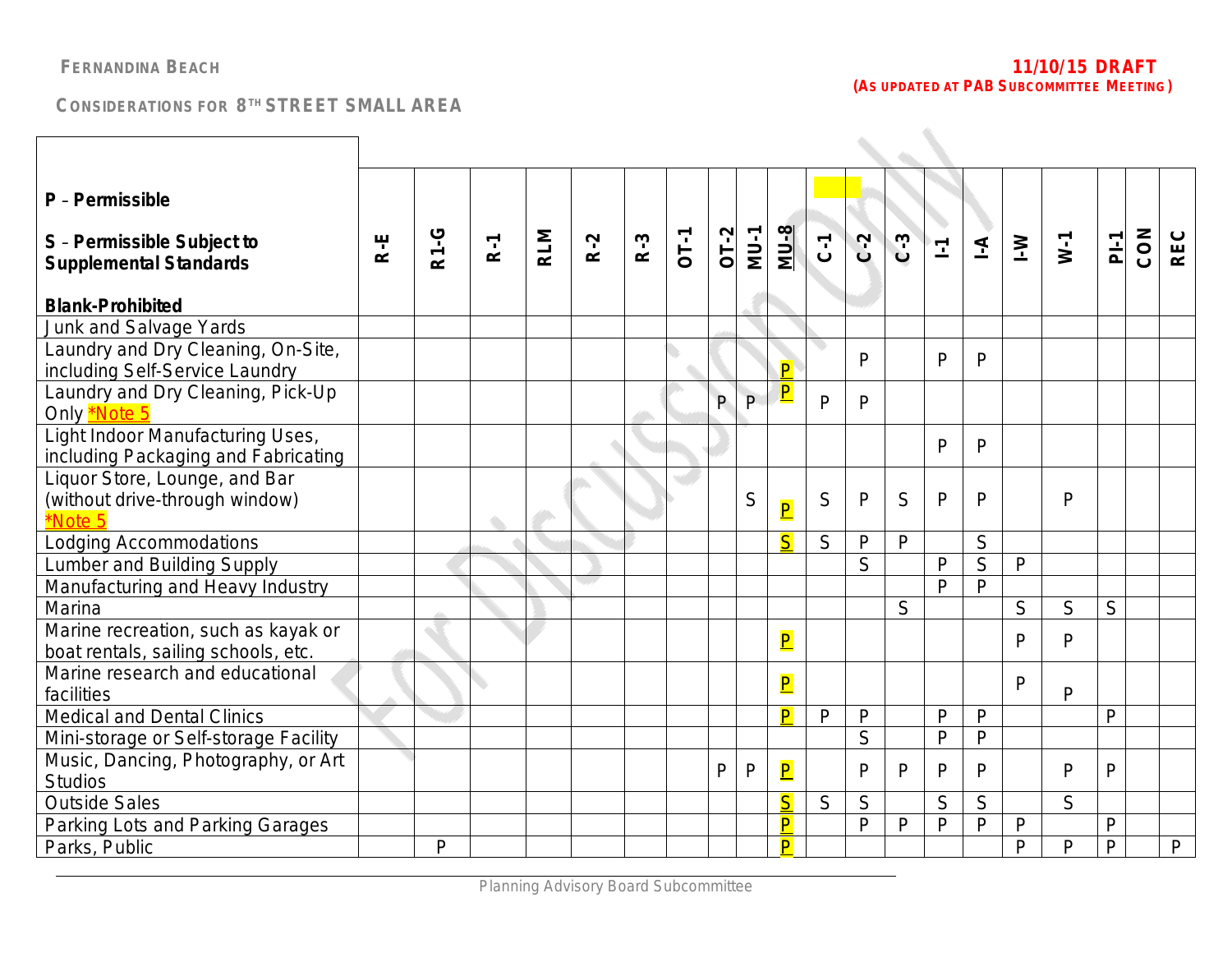| P - Permissible                                                                                                                   |                |              |              |            |                             |              |                |                |              |                         |                |              |              |                |                |              |                        |                |     |              |
|-----------------------------------------------------------------------------------------------------------------------------------|----------------|--------------|--------------|------------|-----------------------------|--------------|----------------|----------------|--------------|-------------------------|----------------|--------------|--------------|----------------|----------------|--------------|------------------------|----------------|-----|--------------|
| S - Permissible Subject to<br><b>Supplemental Standards</b>                                                                       | $R-E$          | <b>R1-G</b>  | $R-1$        | <b>RLM</b> | $R-2$                       | $R-3$        | $OT-1$         | $OT-2$         | $MU-1$       | <b>MU-8</b>             | $\overline{c}$ | $C-2$        | $C-3$        | $\overline{1}$ | $\overline{A}$ | $\geq$       | $W-1$                  | P <sub>i</sub> | CON | <b>REC</b>   |
| <b>Blank-Prohibited</b>                                                                                                           |                |              |              |            |                             |              |                |                |              |                         |                |              |              |                |                |              |                        |                |     |              |
| Parks, Private or with Stadium Style<br>Lighting                                                                                  |                |              |              |            |                             |              |                |                |              | $\overline{\mathsf{S}}$ |                |              |              |                |                | S            |                        | S              |     | S            |
| Personal Services, such as<br>beauty/barber shops, tattoo parlor,<br>massage or acupuncture therapy                               |                |              |              |            |                             |              |                |                | P            | $\overline{\mathsf{P}}$ | $\mathsf{P}$   | $\mathsf{D}$ | P            | $\mathsf{P}$   | P              |              | $\mathsf{P}$           |                |     |              |
| Picnic Areas, Trails, and Nature<br>Facilities                                                                                    | S              | S            | S            | S          | S                           | $\mathsf{S}$ | S              | $\mathsf{S}$   | S            | S                       | S              | S            | S            | S              | S              | S            | S                      | S              | S   | S            |
| Piers, Docks, and Wharves                                                                                                         |                |              |              |            |                             |              |                |                |              |                         |                |              |              | $\mathsf{P}$   |                | P            | $\mathsf{P}$           |                |     | P            |
| <b>Professional Offices</b>                                                                                                       |                |              |              |            |                             |              |                | P              | $\mathsf{P}$ | $\overline{\mathsf{P}}$ | $\mathsf{P}$   | $\mathsf{P}$ | $\mathsf{P}$ | $\mathsf{P}$   | P              |              | $\mathsf{P}$           |                |     |              |
| <b>Public Recreation Buildings</b>                                                                                                |                | $\mathsf{P}$ | $\mathsf{P}$ | P          | P                           | $\mathsf{P}$ |                |                |              | P                       |                |              |              |                |                | $\mathsf{P}$ | $\mathsf{P}$           | P              |     | $\mathsf{P}$ |
| Radio, Television, and<br><b>Telecommunication Towers</b>                                                                         |                |              |              |            |                             |              |                |                |              |                         |                |              |              | S              | S              | S            |                        | S              |     |              |
| Recreation, Outdoor Amusements,<br>such as Miniature Golf or Fishing<br>Piers, Excluding Amusement Parks<br>and Drive-in Theaters |                |              |              |            | $\mathcal{L}^{\mathcal{L}}$ |              |                |                |              | $\overline{\mathsf{S}}$ |                | S            | S            |                |                | S            | S                      | S              |     | S            |
| Recreation, Indoor Facilities, such<br>as Billiard Parlors, Bowling Alleys,<br>Game Rooms, and Skating Rinks                      |                |              |              |            |                             |              |                |                |              | $\overline{\mathsf{S}}$ |                | S            | S            | S              | S              |              |                        | S              |     | S            |
| <b>Railroad Facilities</b>                                                                                                        |                |              |              |            |                             |              |                |                |              |                         |                |              |              | $\mathsf{P}$   |                | P            | $\mathsf{P}$           |                |     |              |
| <b>Religious Facilities</b>                                                                                                       | $\overline{S}$ |              | S            | S          | $\overline{S}$              | S            | $\overline{S}$ | $\overline{S}$ | S            | P                       | $\mathsf{P}$   | P            | $\mathsf{P}$ |                |                |              |                        |                |     |              |
| Research and Experimental<br>Laboratories                                                                                         |                |              |              |            |                             |              |                |                |              |                         |                |              |              | P              | P              | P            |                        |                |     |              |
| <b>Residential Uses:</b>                                                                                                          |                |              |              |            |                             |              |                |                |              |                         |                |              |              |                |                |              |                        |                |     |              |
| Single-Family                                                                                                                     | P              |              | P            | D          | P                           | P            | P              | P              | $\mathsf{P}$ | $\overline{\mathsf{P}}$ |                |              | P            |                |                |              | $\mathsf{P}$<br>Note 2 |                |     |              |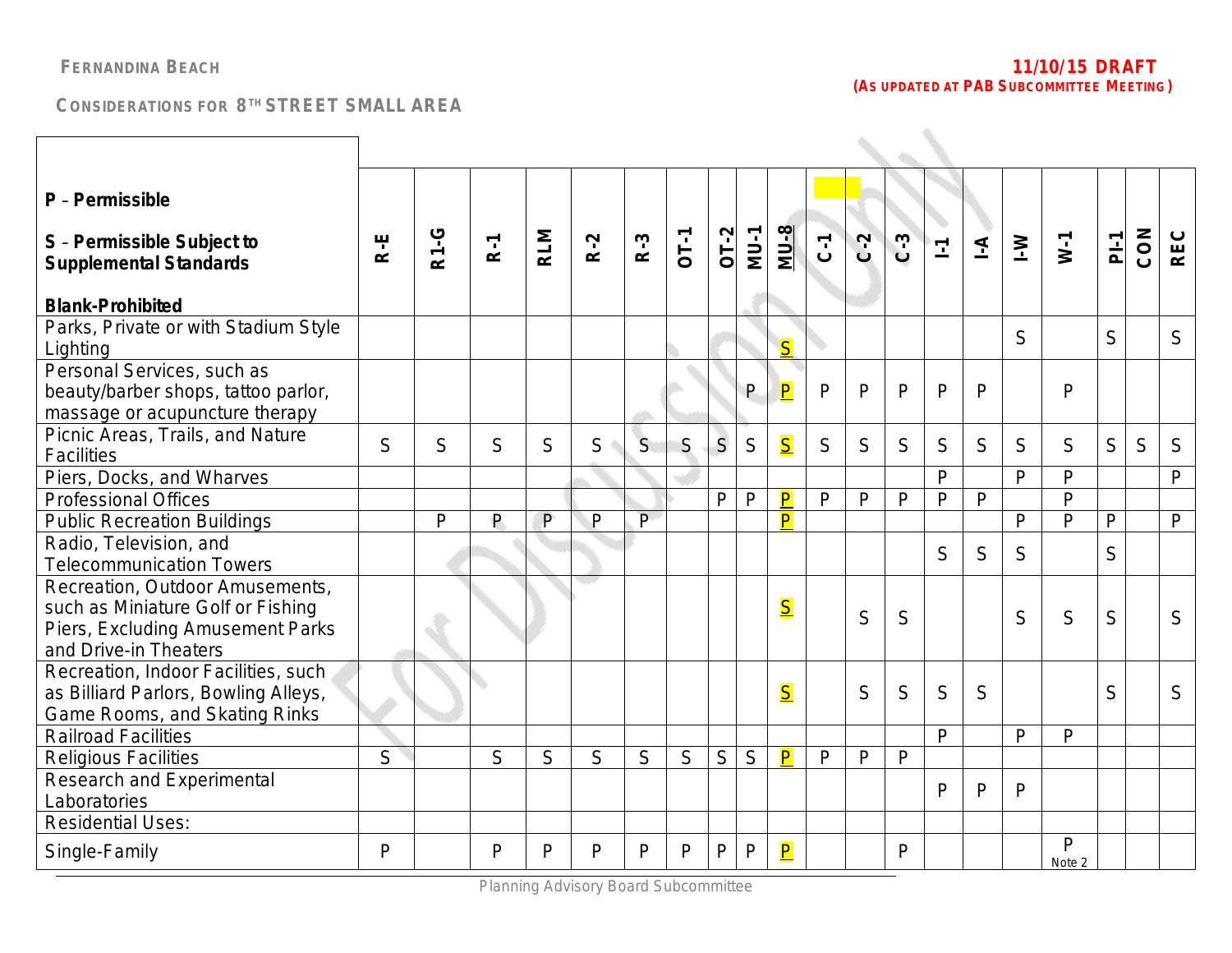| P - Permissible<br>S - Permissible Subject to<br><b>Supplemental Standards</b>                            | R-E            | <b>R1-G</b> | $R-1$  | <b>RLM</b> | $R-2$             | $R-3$          | <b>DT-1</b> | $OI-2$ | <b>MU-1</b>    | <b>MU-8</b>             | $\overline{C}$ | $C-2$        | $C-3$        | $\overline{\mathbb{L}}$ | $\overline{\mathcal{L}}$ | $\geq$ | $W-1$        | P <sub>i</sub> | CON | <b>REC</b> |
|-----------------------------------------------------------------------------------------------------------|----------------|-------------|--------|------------|-------------------|----------------|-------------|--------|----------------|-------------------------|----------------|--------------|--------------|-------------------------|--------------------------|--------|--------------|----------------|-----|------------|
| <b>Blank-Prohibited</b>                                                                                   |                |             |        |            |                   |                |             |        |                |                         |                |              |              |                         |                          |        |              |                |     |            |
| Two- and Three-Family                                                                                     |                |             |        |            | P                 | $\mathsf{P}$   |             |        | $\overline{P}$ | $\overline{\mathsf{P}}$ |                |              | P            |                         |                          |        |              |                |     |            |
| Four- or More Family                                                                                      |                |             |        |            |                   | P              |             |        |                | $\overline{\mathsf{S}}$ |                |              | P            |                         |                          |        |              |                |     |            |
| Group Residential (see Note 3)                                                                            |                |             |        |            |                   | S              |             |        | S              | $S^{\dagger}$           |                |              | S            |                         |                          |        |              |                |     |            |
| <b>Resort Rental</b>                                                                                      |                |             | Note 1 |            | <b>Note</b><br>-1 | $\overline{P}$ |             |        |                |                         |                |              |              |                         |                          |        |              |                |     |            |
| Restaurant, With or Without Drive-<br>Through Window <b>*Note 5</b>                                       |                |             |        |            |                   |                |             |        | $\mathsf{P}$   | $\overline{\mathsf{P}}$ | P              | $\mathsf{P}$ | P            | P                       | P                        | P      | $\mathsf{P}$ |                |     |            |
| <b>Retail Stores</b>                                                                                      |                |             |        |            | O.                |                |             | P      | $\mathsf{P}$   | $\overline{\mathsf{P}}$ | $\mathsf{P}$   | $\mathsf{P}$ | P            | $\mathsf{P}$            | P                        |        | P            |                |     |            |
| Schools, Elementary, Junior, or<br>Senior High                                                            | S              | S           | S      | S          | S.                | $\mathsf{S}$   |             |        | S              | $\overline{\mathsf{P}}$ |                |              |              |                         |                          |        |              | $\mathsf{P}$   |     |            |
| Scooter and Moped Rentals                                                                                 |                |             |        |            |                   |                |             |        |                | $\overline{\mathsf{P}}$ | $\overline{S}$ | $\mathsf{P}$ | S            |                         |                          |        |              |                |     |            |
| Seasonal Sales *Note 4                                                                                    |                |             |        |            |                   |                |             |        | P              | P                       | $\mathsf{P}$   | $\mathsf{P}$ | $\mathsf{P}$ | $\mathsf{P}$            | $\mathsf{P}$             | P      | $\mathsf{P}$ |                |     |            |
| <b>Small Equipment or Appliance</b><br><b>Repair Shops</b>                                                |                |             |        |            |                   |                |             |        |                | $\overline{\mathsf{P}}$ |                | P            | P            | P                       | P                        |        |              |                |     |            |
| Specialty Food Stores, such as<br><b>Bakeries or Ethnic Grocers</b>                                       |                |             |        |            |                   |                |             | P      | $\mathsf{P}$   | $\overline{\mathsf{P}}$ | P              | P            | P            | P                       | P                        |        | P            |                |     |            |
| Specialty and Gift Shops such as<br>Art, Antique, or Jewelry Shops,<br>Books, or Stationers               |                |             |        |            |                   |                |             | P      | $\mathsf{P}$   | $\overline{\mathsf{P}}$ | P              | P            | P            | $\mathsf{P}$            | P                        |        | $\mathsf{P}$ |                |     |            |
| <b>Stormwater Treatment Park/Facility</b>                                                                 | $\blacksquare$ | P           | P      | P          | P                 | P              | P           | P      | P              | P                       | P              | P            | P            | P                       | P                        | P      | P            | P              | P   | P          |
| Terminals for Freight or Passengers,<br>By Ship                                                           |                |             |        |            |                   |                |             |        |                |                         |                |              |              | $\mathsf{P}$            |                          | P      | P            |                |     |            |
| Theaters, Movie or Performing Arts                                                                        |                |             |        |            |                   |                |             |        | P              | P                       |                | P            | $\mathsf{P}$ | $\mathsf{P}$            | P                        |        | $\mathsf{P}$ |                |     |            |
| Trades and Repair Services such as<br>Electrical, Heating, and Air,<br>Mechanical, Painting, and Plumbing |                |             |        |            |                   |                |             |        |                | $\overline{\mathsf{P}}$ |                | S            |              | P                       | Þ                        |        |              |                |     |            |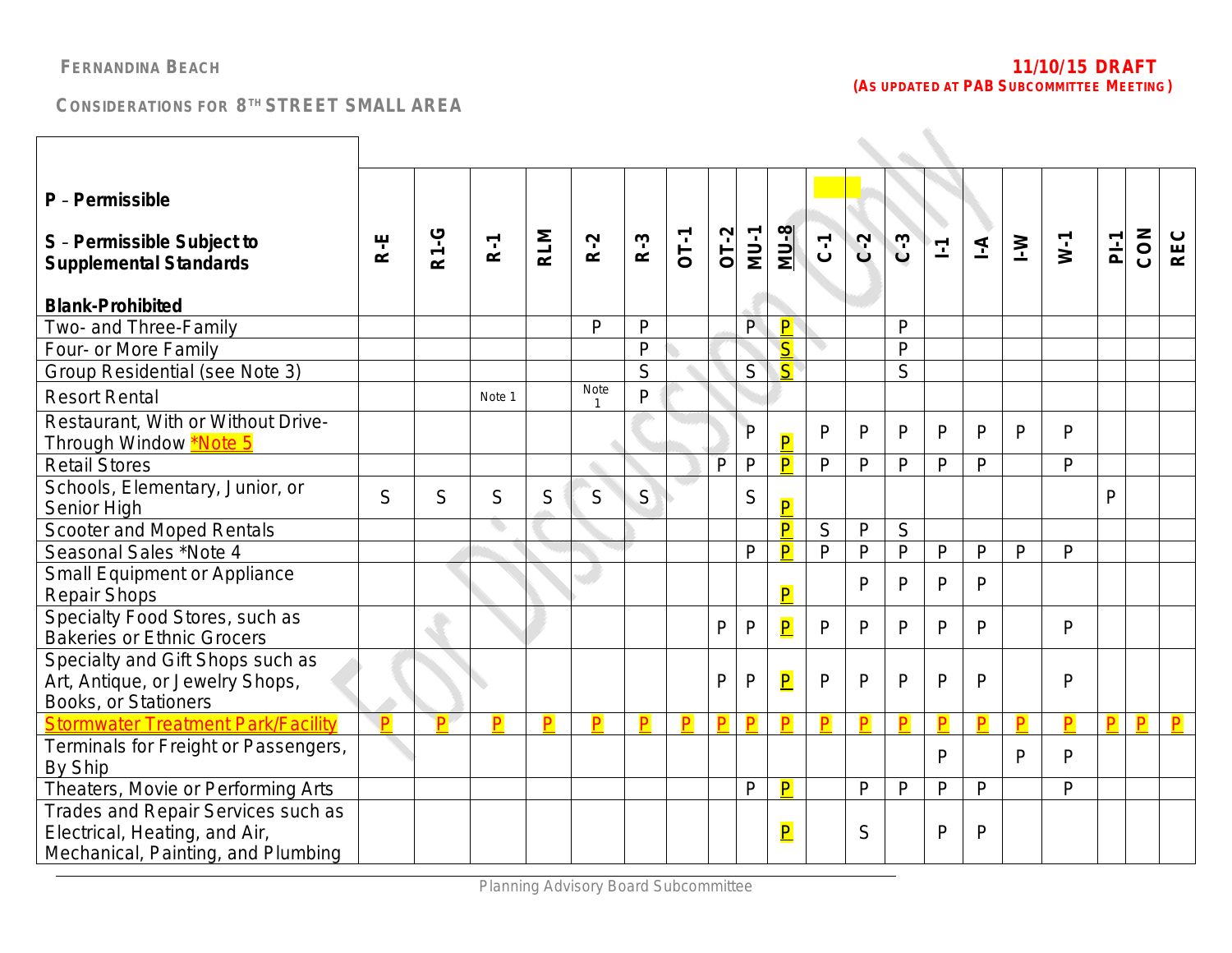$\mathcal{L}_{\mathcal{N}}$ 

| P - Permissible<br>S - Permissible Subject to<br><b>Supplemental Standards</b>                       | ۳<br>空 | <b>R1-G</b> | $\tilde{R}$ -1 | <b>RLM</b> | $R-2$ | $R-3$ | $OT-1$ | $\frac{OT-2}{MU-1}$ | <b>8-NM</b> | $C - 1$ | $C-2$ | $C-3$ | $\mathbb{E}$ | $\leq$ | $\mathsf{I}\text{-}\mathsf{W}$ | $\overline{w}$ -1 | $P_{-}$ | CON | <b>REC</b> |
|------------------------------------------------------------------------------------------------------|--------|-------------|----------------|------------|-------|-------|--------|---------------------|-------------|---------|-------|-------|--------------|--------|--------------------------------|-------------------|---------|-----|------------|
| <b>Blank-Prohibited</b>                                                                              |        |             |                |            |       |       |        |                     |             |         |       |       |              |        |                                |                   |         |     |            |
| Utility Facilities, such as Electric<br>Substations, Water and Wastewater<br><b>Treatment Plants</b> |        |             |                |            |       |       |        |                     |             |         |       | P     | P            | P      | P                              | P                 | P       |     |            |
| Warehouse, not Including Mini-<br>Storage                                                            |        |             |                |            |       |       |        |                     |             |         |       |       | P            | P      | P                              |                   |         |     |            |
| Welding or Sheet Metal Works                                                                         |        |             |                |            |       |       |        |                     |             |         |       |       | D            | P      |                                |                   |         |     |            |
| <b>Wholesale Establishments</b>                                                                      |        |             |                |            |       |       |        |                     |             |         |       |       | D            | D      |                                |                   |         |     |            |

Notes:

1. Resort rentals in R-1 or R-2 zoning districts that existed prior to the effective date of Ordinance 2000-28 (October 3, 2000) may continue a legal non-conforming status as long as the resort rental permit has not expired for a period of greater than 180 days.

2. Properties that have obtained the WMU Future Land Use category are subject to the permitted uses in the W-1 column. Residential units are permitted above non-residential uses. Stand alone residential uses are prohibited.

3. Group Residential uses in existence prior to the adoption of Ordinance 2007-22 may continue a legal non-conforming status as long as a Group Residential Permit is applied for and maintained in accordance with the terms of the Ordinance. Existing uses shall not be subject to the Supplemental Standards in Section 6.02.24.

4. Seasonal Sales are subject to the provisions of LDC Section 5.02.02 and a temporary use permit is required according to the procedures set forth in Chapter 11. 5. Drive- thru entry and exit may not be located on 8<sup>th</sup> Street.

 $\mathcal{L}_{\mathcal{O}}$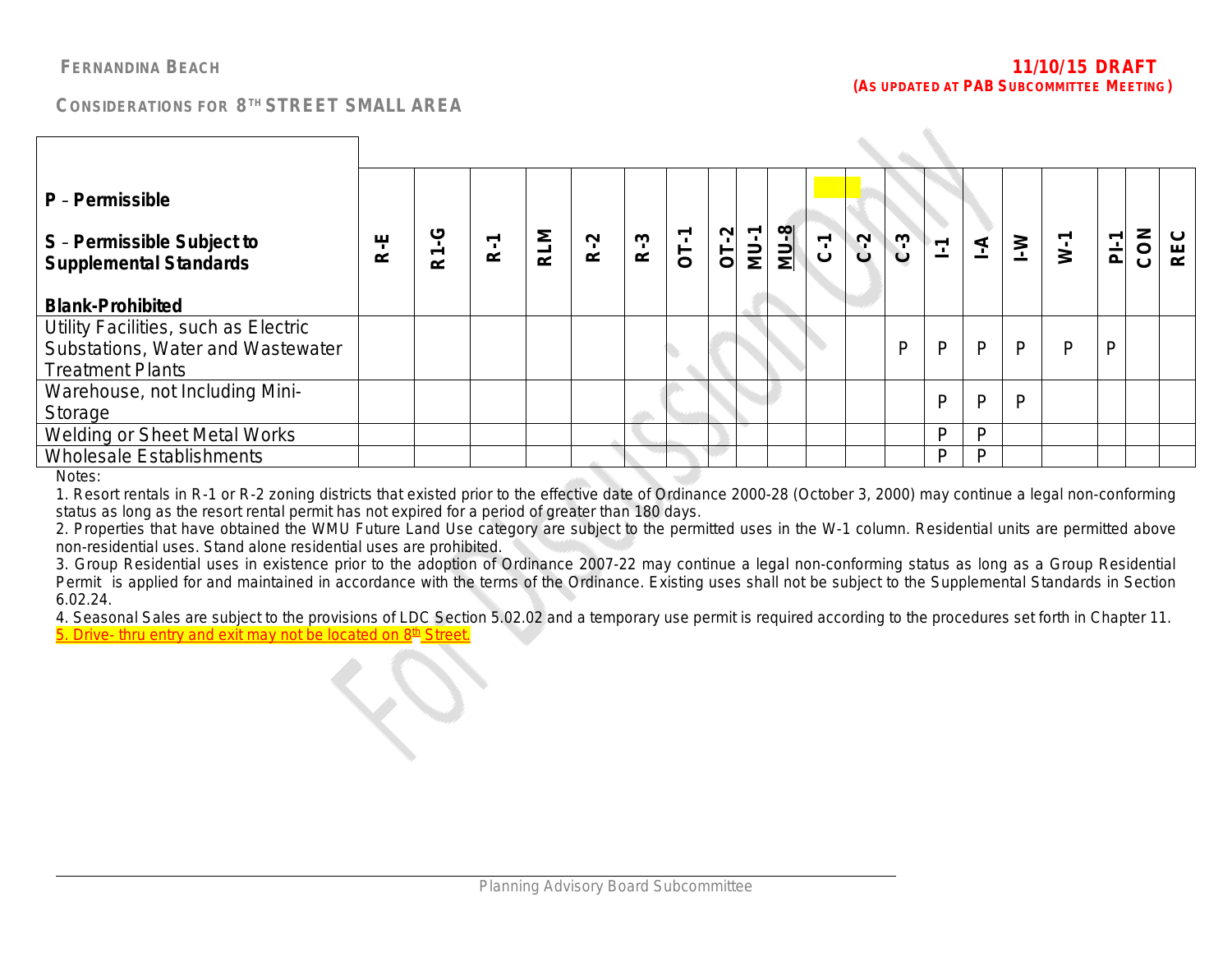**2.03.03 Table of Accessory Uses**

(See Section 5.01.01 for standards pertaining to accessory uses.)

Table 2.03.03 lists permissible accessory uses in each zoning district. The letter "P" indicates that the identified use is permissible as an accessory use, but not as a principal use. Principal uses are identified in Table 2.03.02.

a Sirika.

### **Table 2.03.03. Table of Accessory Uses**

| P - Permissible Accessory Use                                    |              |             |       |            |       |              |              |              |              |                         |                |         |       |                 |                |              |              |              |     |            |
|------------------------------------------------------------------|--------------|-------------|-------|------------|-------|--------------|--------------|--------------|--------------|-------------------------|----------------|---------|-------|-----------------|----------------|--------------|--------------|--------------|-----|------------|
| S - Permissible Subject to<br><b>Supplemental Standards</b>      | R-E          | <b>P1-G</b> | $R-1$ | <b>RLM</b> | $R-2$ | $R-3$        | OT-1         | $OT-2$       | NU-1         | $MU-8$                  | $\overline{G}$ | $C - 2$ | $C-3$ | $\Sigma$        | $\overline{A}$ | $\geq$       | $W-1$        | $P-1$        | CON | <b>REC</b> |
| <b>Blank - Prohibited</b>                                        |              |             |       |            |       |              |              |              |              |                         |                |         |       |                 |                |              |              |              |     |            |
| <b>Accessory Land Uses:</b>                                      |              |             |       |            |       |              |              |              |              |                         |                |         |       |                 |                |              |              |              |     |            |
| Home Occupation                                                  | P            | P           | P     | P          | P     | P            | $\mathsf{P}$ | P            | P            | $\overline{\mathsf{P}}$ |                |         |       |                 |                |              |              |              |     |            |
| <b>Accessory Dwelling - Detached</b><br><b>Building</b>          | $\mathsf{P}$ | P           | P     | P.         | P.    | P.           | $\mathsf{P}$ | $\mathsf{P}$ | P            | $\overline{\mathsf{P}}$ |                |         |       |                 |                |              |              |              |     |            |
| <b>Agricultural Support Buildings</b>                            | P            |             |       |            |       |              |              |              |              |                         |                |         |       |                 |                |              |              |              |     |            |
| Cremation Facility *Note 2                                       |              |             |       |            |       |              |              |              | S            |                         |                | S       |       | S               | S              |              |              |              |     |            |
| Detached Garage or Carport                                       | $\mathsf{P}$ | P           | P     | P          | P     | P            | P            | P            | P            | P                       |                |         |       |                 |                |              |              |              |     |            |
| Docks and Other Waterfront<br><b>Structures</b>                  | P            | P           | P     | P          | P     | P            | P            | P            | P            |                         |                |         |       | P               |                | P            | P            | P            | P   | P          |
| <b>Dumpsters</b>                                                 |              |             |       |            |       | P            |              |              | Þ            | $\overline{\mathsf{P}}$ | $\mathsf{P}$   | P       | P     | $\mathsf{P}$    | P              | $\mathsf{P}$ | P            | $\mathsf{P}$ |     | P          |
| Fences                                                           | P            | P           | P     | P          | P     | $\mathsf{P}$ | P            | P            | $\mathsf{P}$ | $\overline{\mathsf{P}}$ | P              | P       | P     | $\mathsf{P}$    | P              | P            | P            | $\mathsf{P}$ | P   | P          |
| Outside Storage - Agricultural<br><b>Equipment and Materials</b> | $\mathsf{P}$ |             |       |            |       |              |              |              |              |                         |                |         |       | P               | P              | P            |              |              |     |            |
| Outside Storage - Equipment,<br>Machinery, and Materials         |              |             |       |            |       |              |              |              |              |                         |                | P       |       | P<br>Not<br>e 1 | P              | P            | P            |              |     |            |
| Satellite Dish Antenna                                           | P            | P           | P     | P          | P     | P            | $\mathsf{P}$ | P            | P            | $\overline{\mathsf{P}}$ | $\mathsf{P}$   | P       | P     | $\mathsf{P}$    | P              | P            | $\mathsf{P}$ | P            |     |            |
| Storage Buildings, Sheds, Utility<br>Buildings, and Greenhouses  | $\mathsf{P}$ | P           | P     | P          | P     | P            | P            | P            | P            | $\overline{P}$          | P              | P       | P     | P               | P              | P            | P            | P            | P   | P          |

**FERNANDINA BEACH 11/10/15 DRAFT**  *(AS UPDATED AT PAB SUBCOMMITTEE MEETING)*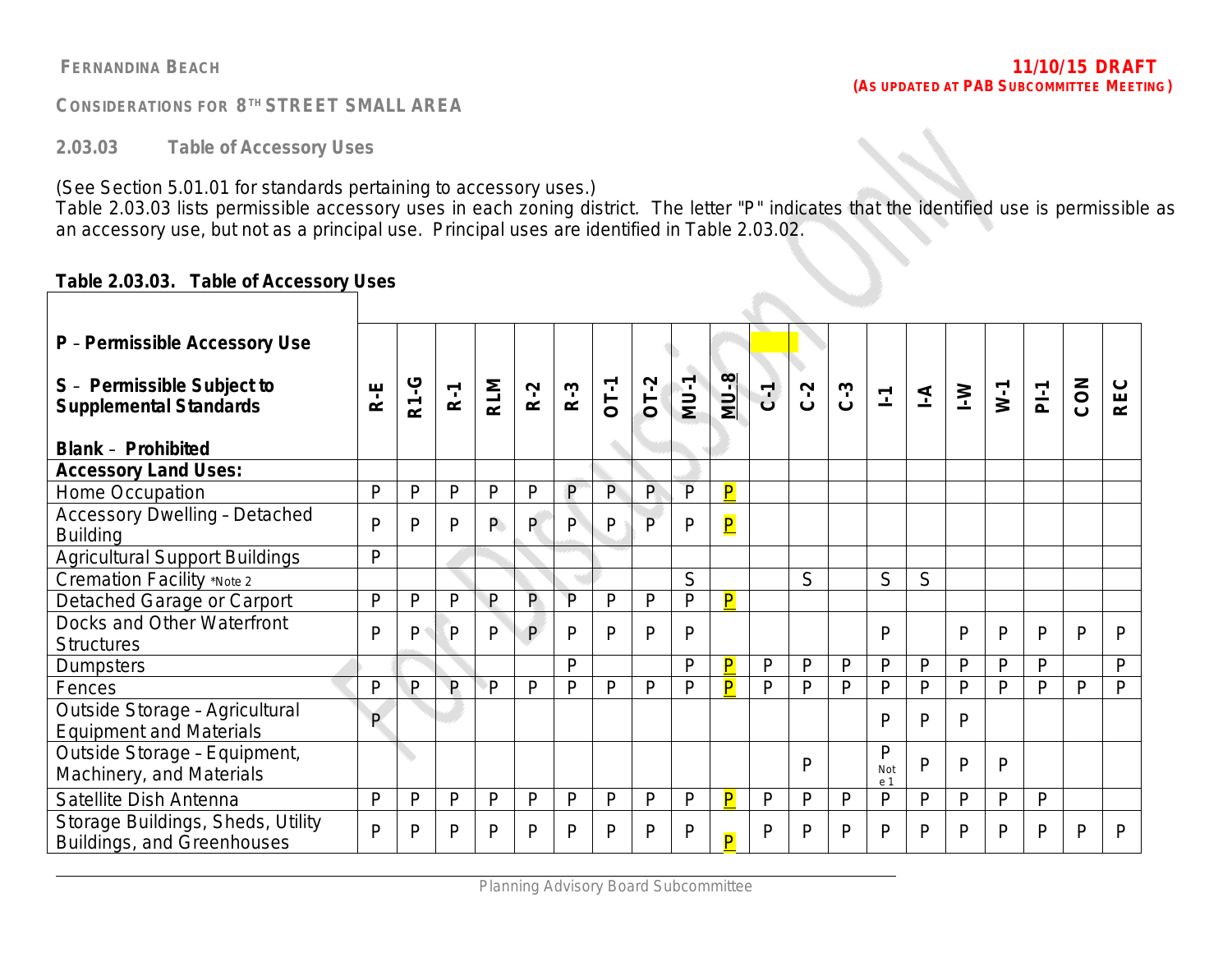÷.

 $\mathcal{L}^{\mathcal{L}}$ 

### **CONSIDERATIONS FOR 8 TH STREET SMALL AREA**

| P - Permissible Accessory Use                               |                              |               |               |        |                               |                     |                |        |          |                         |                          |        |              |  |   |   |   |          |   |
|-------------------------------------------------------------|------------------------------|---------------|---------------|--------|-------------------------------|---------------------|----------------|--------|----------|-------------------------|--------------------------|--------|--------------|--|---|---|---|----------|---|
| S - Permissible Subject to<br><b>Supplemental Standards</b> | ш<br>$\overline{\mathbf{r}}$ | ပ<br>$\alpha$ | ᅮ<br>$\alpha$ | Σ<br>귣 | $\sim$<br>$\overline{\alpha}$ | ო<br>$\dot{\alpha}$ | $\overline{5}$ | $\sim$ | ᅮ<br>ี≅ี | $\infty$<br>πi<br>≝     | $\overline{\phantom{0}}$ | $\sim$ | $\mathbf{c}$ |  |   | ∸ |   | Z<br>င္ပ | r |
| <b>Blank - Prohibited</b>                                   |                              |               |               |        |                               |                     |                |        |          |                         |                          |        |              |  |   |   |   |          |   |
| <b>Swimming Pool</b>                                        | D                            |               | D             |        |                               |                     | D              |        |          | $\overline{\mathsf{P}}$ |                          | D      | D            |  | D |   | D |          |   |

Notes: 1. As to the Rayonier and Smurfit Stone properties, permitted yard storage shall include process by-products and new or used process parts for use in or sale of by the mill".

2. Cremation Facilities shall be subject to the supplemental standards provided in Section 6.02.26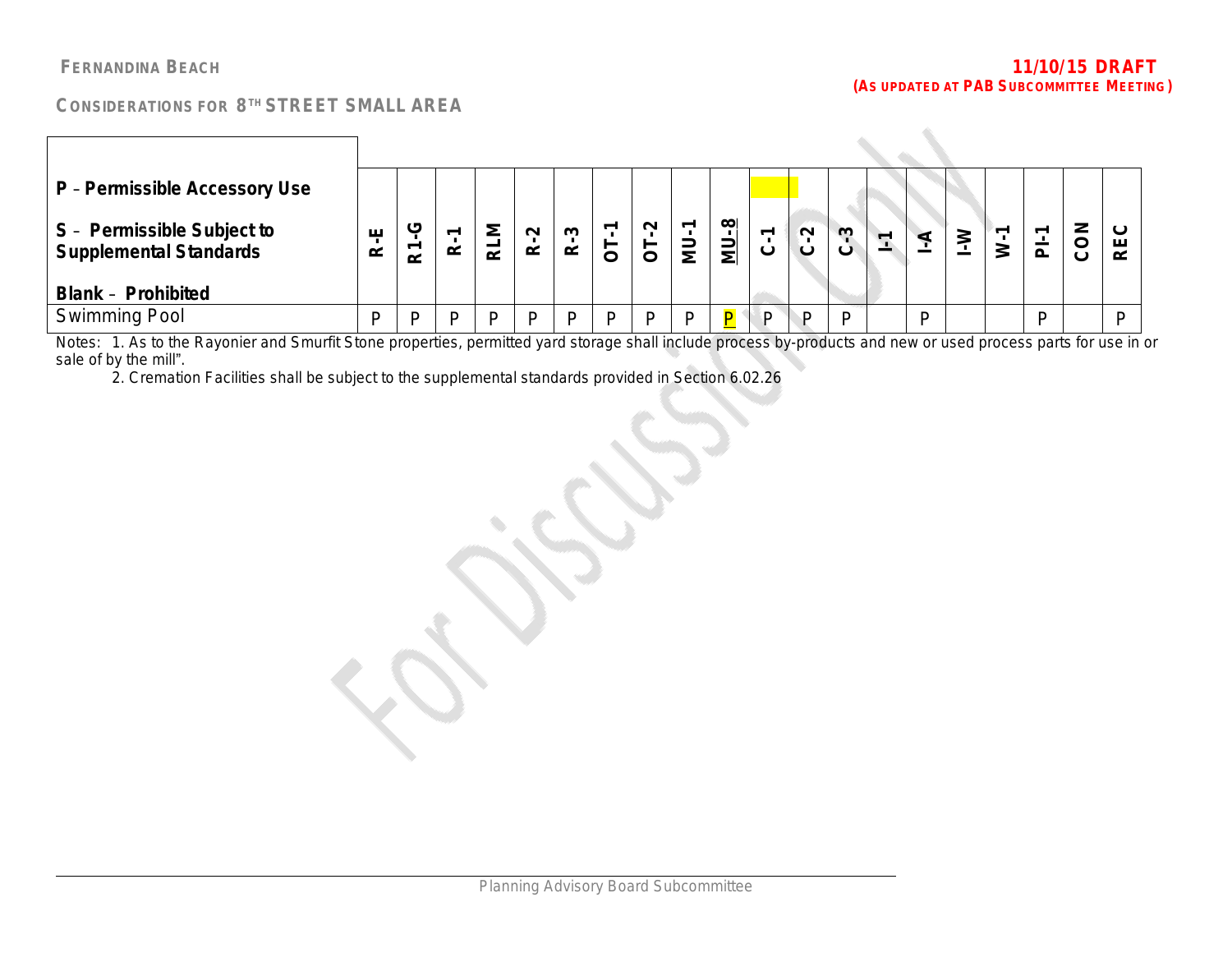### **Chapter 6 Supplemental Standards :**

6.02.04 Automobile Repair, Garage, or Body Shop *(renumbering to follow all categories)*

- A. An Automobile Repair, Garage or Body Shop is a permissible in the MU-8 zoning category as subject to the following supplemental standards.
	- 1. All services performed by an automobile repair establishment, including repair, painting, and body work activities, shall be performed within a completely enclosed building which may contain overhead doors.
	- 2. No inoperative vehicles or used vehicle parts shall be stored outside of a fully enclosed building.
		- a. Inoperative vehicles may be parked for a period of no greater than 30 days.
	- 3. Outdoor storage of materials and equipment shall be prohibited.
	- 4. No merchandise shall be stored or displayed outside a building except those on moveable display racks that must be stored inside after hours of operation.
	- 5. Vehicle service bays shall be oriented away from 8<sup>th</sup> street.
- 6.02.03 Auto Sales, New or Used (*renumbering to follow all categories)*
	- A. An Automobile agency is a permissible use in the MU-8 zoning category as subject to the following supplemental standards.
		- 1. Automobile agencies must be located within a totally enclosed building.
		- 2. Exterior lighting may be used only to illuminate a building and its grounds for safety purposes. Lighting is not to be used as a form of advertising.
		- 3. No car shall be displayed or stored outdoors.
		- 4. No automobile preparation, mechanical or automobile body or other support services are offered onsite.
- 6.02.14 Gasoline Stations *(renumbering to follow all categories)*
	- A. A gasoline station is a permissible use in the MU-8 zoning category as subject to the following supplemental standards.
		- 1. Gasoline pumps and pump islands shall not be located so that any part of a vehicle being served will extend into any public right-of-way or private drive used for access or egress.
		- 2. Gasoline pumps and pump islands shall not be built within 20 feet of a property line.
			- 3. Landscape strip of at least 2 feet shall be required beside the 6 foot pedestrian access easement.
			- 4. Storage tanks shall be located below grade.
			- 5. Outdoor lighting shall be directed and shielded to avoid direct illumination of any street or any lot zoned or used for residential uses.
			- 6. No inoperative vehicles or used vehicle parts shall be stored outside of a fully enclosed building.

i. Inoperative vehicles may be parked for a period of no greater than 30 days.

- 7. Outdoor storage of materials and equipment shall be prohibited.
- 8. No merchandise shall be stored or displayed outside a building except those on moveable display racks that must be stored inside after hours of operation.

*\*Calvert County, MD Code (Check Lighting)*